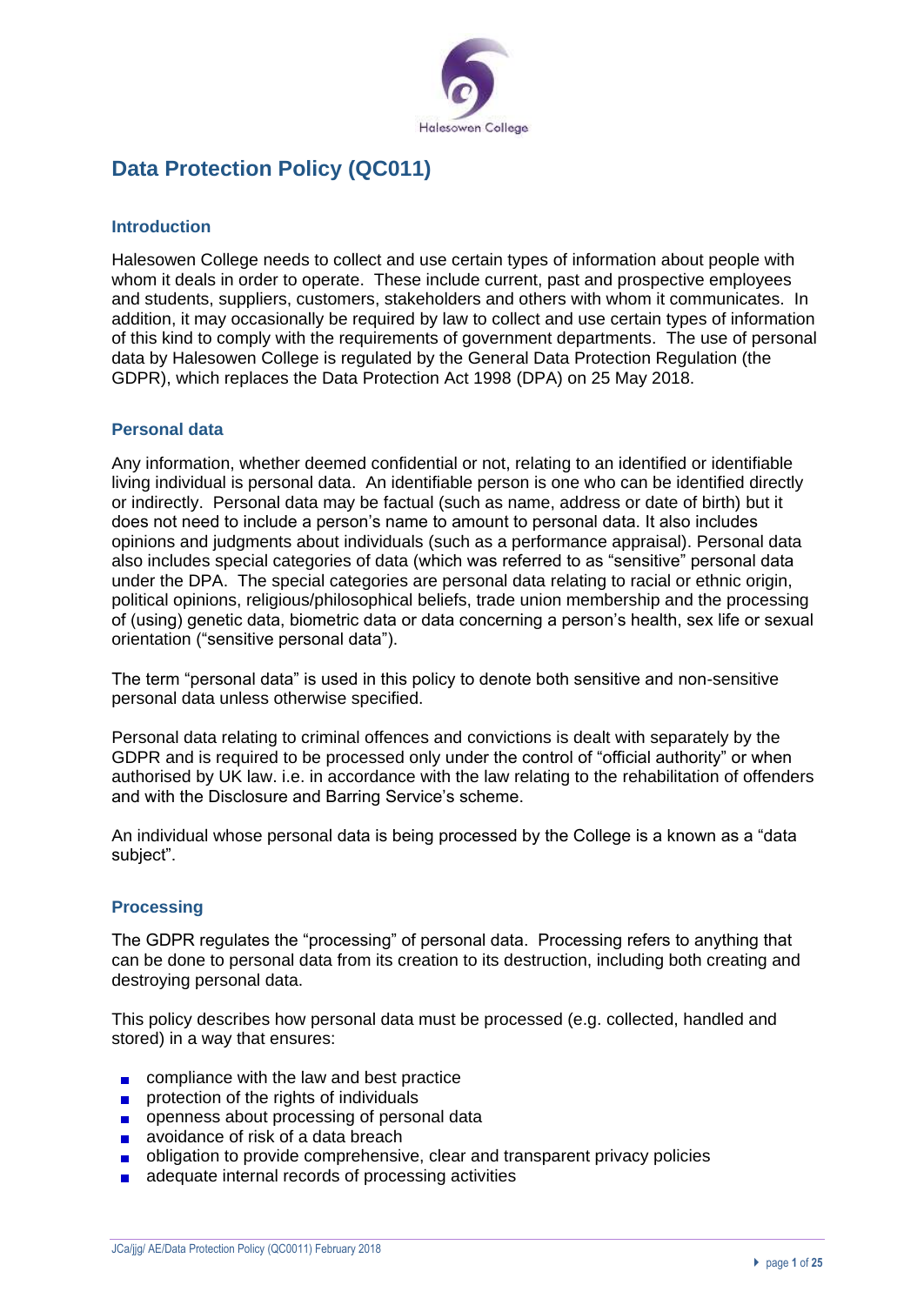The lawful and proper processing of personal data by Halesowen College is very important to successful operations, and in maintaining confidence with those with whom the College interacts. Halesowen College therefore ensures personal data is processed in accordance with the principles of data protection as set out below. The GDPR confers a number of rights on data subjects, which are also listed below.

The College, including all members of staff must comply with the GDPR and this policy in relation to all personal data it processes electronically and in relation to some manual records.

## **The Data Principles**

The College recognises that failure to hold and process information in a fair and proper way breaches the privacy of those whose personal data is entrusted to it and could. In appropriate circumstances some breaches may amount to a criminal offence.

Specifically, the new Principles require that personal data:

- i processed lawfully, fairly and in a transparent manner in relation to individuals;
- ii collected for specified, explicit and legitimate purposes and not further processed in a manner that is incompatible with those purposes; further processing for archiving purposes in the public interest, scientific or historical research purposes or statistical purposes shall not be considered to be incompatible with the initial purposes;
- iii adequate, relevant and limited to what is necessary in relation to the purposes for which they are processed;
- iv accurate and, where necessary, kept up to date; every reasonable step must be taken to ensure that personal data that are inaccurate, having regard to the purposes for which they are processed, are erased or rectified without delay;
- v kept in a form which permits identification of data subjects for no longer than is necessary for the purposes for which the personal data are processed; personal data may be stored for longer periods insofar as the personal data will be processed solely for archiving purposes in the public interest, scientific or historical research purposes or statistical purposes subject to implementation of the appropriate technical and organisational measures required by the GDPR in order to safeguard the rights and freedoms of individuals;
- vi processed in a manner that ensures appropriate security of the personal data, including protection against unauthorised or unlawful processing and against accidental loss, destruction or damage, using appropriate technical or organisational measures.

Article 5(2) requires that the controller shall be responsible for, and be able to demonstrate, compliance with the principles.

The College is required to implement technical and College-wide measures to ensure that the principles are implemented effectively ("privacy by design and default" – see section on Data Protection Procedures).

## **Lawful Processing**

In order to process personal data, the College has identified and documented the legal basis for doing so. In order to be lawful, the College must comply with one of the following conditions for processing: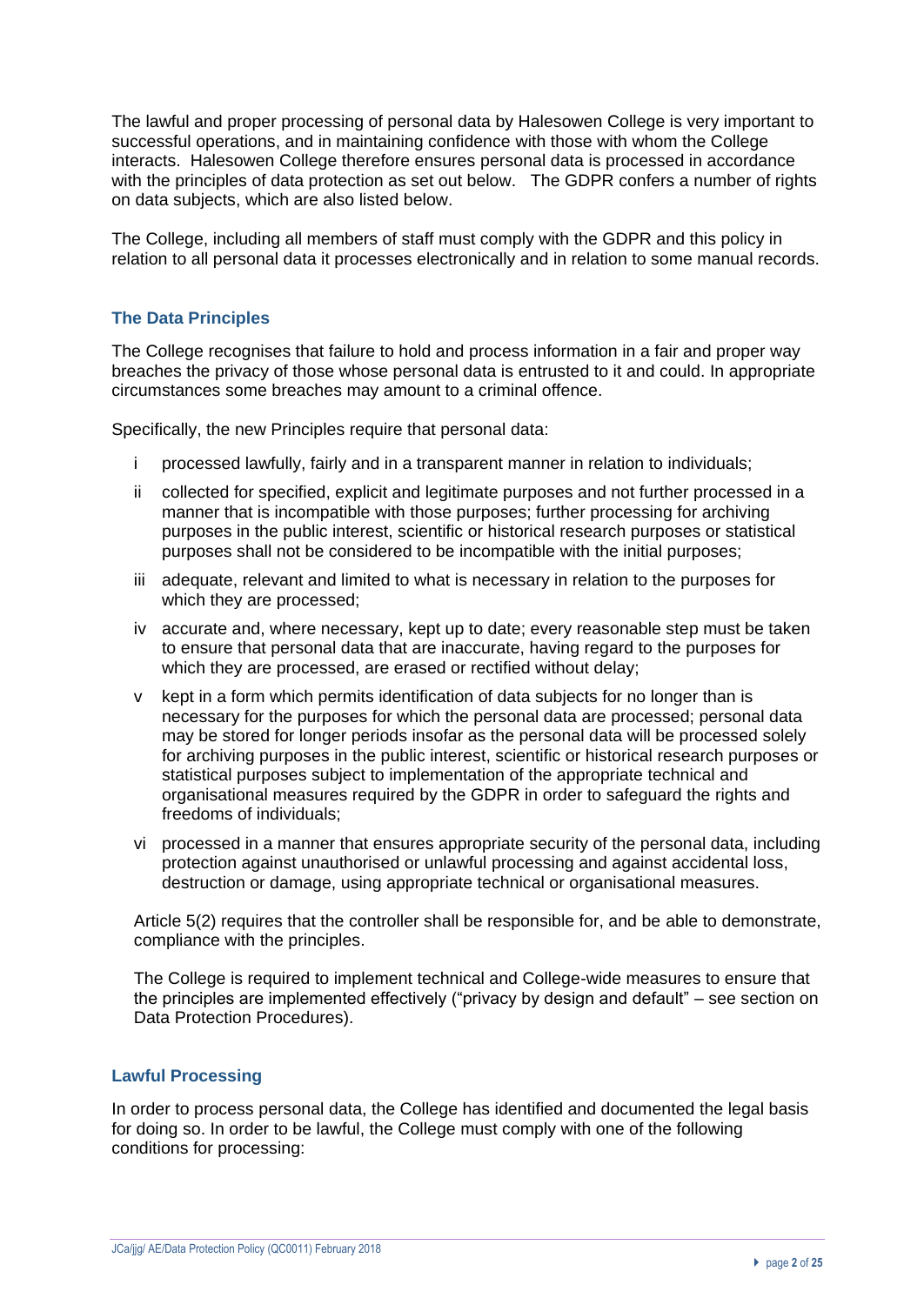- Consent of the data subject
- **Processing is necessary for the performance of a contract with the data subject or to** take steps to enter into a contract
- **Processing is necessary for compliance with a legal obligation**
- Processing is necessary to protect the vital interests of a data subject or another  $\blacksquare$ person
- **Processing is necessary for the performance of a task carried out in the public interest** or in the exercise of official authority vested in the controller
- **Necessary for the purposes of legitimate interests pursued by the controller or a third** party, except where such interests are overridden by the interests, rights or freedoms of the data subject. (*This condition is not available to "public authorities in the performance of their task and as such the College cannot rely on this condition.)*

Consent is not the only condition and other grounds of justification can be relied on. Consent should usually only be relied on where there is no other available justification. Where the College is, however, relying on the consent of the data subject, then the College must be able to demonstrate that it was freely given, specific, informed and unambiguous for each purpose for which the personal data is being processed i.e. the data subject must have a genuine choice. Consent can be given by a written, including electronic, or oral statement. This could include the data subject ticking a box when visiting a website, choosing technical settings for social network accounts or by any other statement or conduct which clearly indicates their acceptance of the proposed processing of personal data. Silence, pre-ticked boxes or inactivity will not constitute consent.

When processing sensitive personal data, the College must, in addition to complying with one of the conditions outlined above, comply with one of set of conditions specifically relating to sensitive personal. They include:

- **Explicit consent of the data subject.**
- The processing is necessary for the purposes of carrying out obligations and exercising rights in the context of employment.
- To protect the data subject's vital interests or another's where the data subject is physically or legally incapable of giving consent.
- Information manifestly made public by the data subject.
- **Processing necessary for legal proceedings.**
- Substantial public interest subject to proportionality and safeguards for the individual.
- **Processing necessary for archiving purposes in the public interest, for scientific or** historical research purposes or for statistical purposes.

#### **Rights of data subjects**

- A right of access to personal data which the College is processing together with information about the purposes of processing, recipients or categories of recipients, retention periods, and the remaining rights of the data subject.
- A right to rectification of inaccurate personal data and the right to have incomplete personal data completed
- $\blacksquare$  A right to erasure. This is a limited right.
- A right to restrict processing in certain limited circumstances.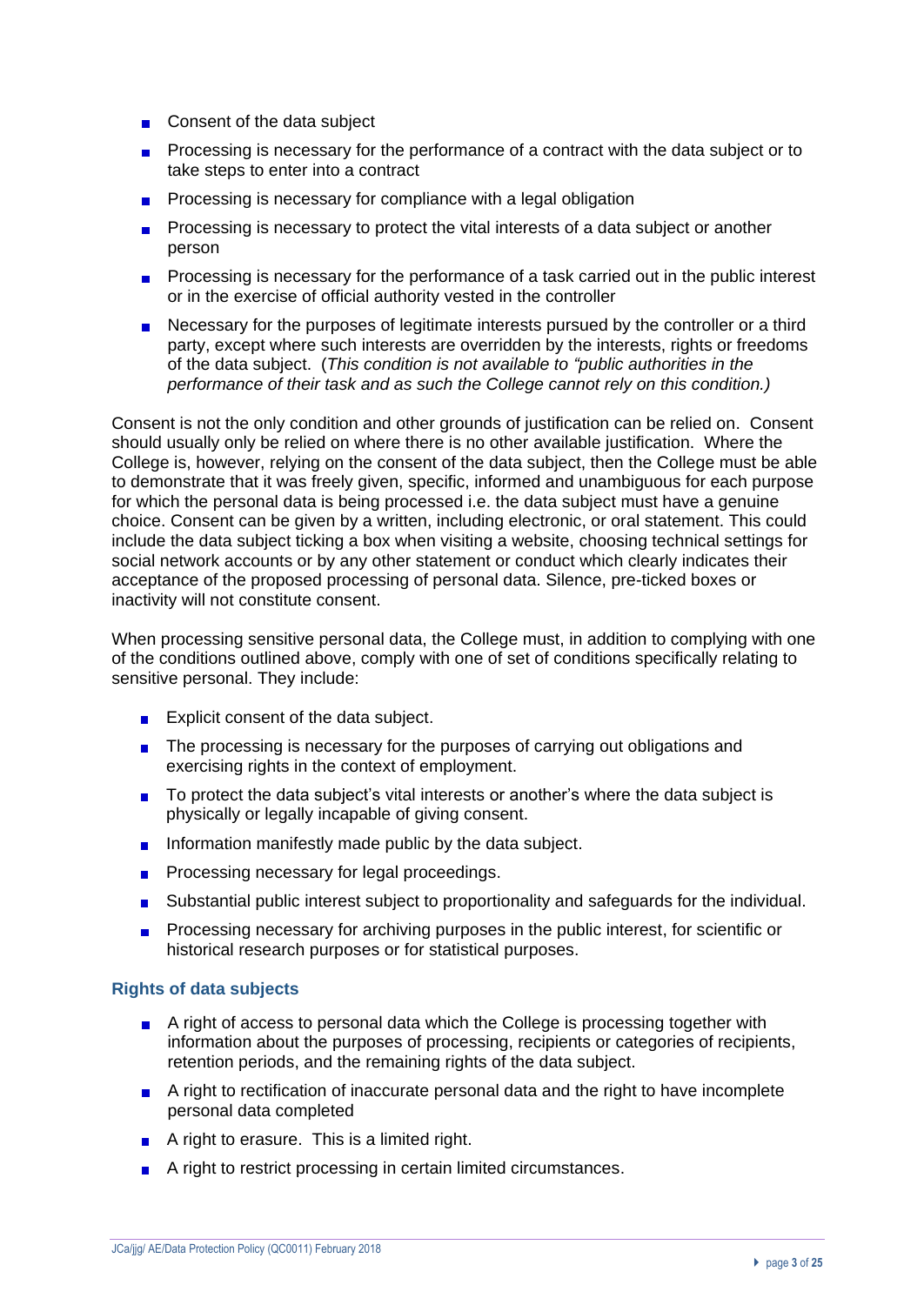- A right to portability of personal data.
- A right to object to processing e.g. for marketing purposes and in other limited circumstances.
- Rights in relation to decisions made solely on the basis of an automated process, including profiling, which has significant consequences for a data subject.

In addition, Halesowen College will ensure that:

- **EXECTED** everyone managing and handling personal data understands that they are contractually responsible for following good data protection practice and failure to do so may lead to disciplinary investigation.
- **EXECT** everyone managing and handling personal data is appropriately trained to do so;
- everyone managing and handling personal data is appropriately supervised;  $\blacksquare$
- anybody receiving and acting on enquiries about personal data knows what to do; a.
- queries about handling personal data are promptly and courteously dealt with;
- **n** methods of handling personal data are clearly described;

#### **Responsibilities**

Everyone who works for or with Halesowen College has responsibility for ensuring that personal data is collected, stored and handled and otherwise processed in accordance with this policy, procedures and the GDPR.

#### **Data Protection Officer**

The GDPR requires public authorities such as the College to appoint a Data Protection Officer (DPO). The College has designated the Director of Finance and Corporate Services who will:

- **a** advise the College and its employees on its obligation to comply with relevant legislation monitor compliance with the law including managing internal data and advise on data protection impact assessments.
- **be responsible for recommending staff training and delivering sessions.**
- **Fig. 2** review all data protection procedures and related policies.
- $\blacksquare$  co-operate and liaise with the Information Commissioner as required.
- **have due regard to any risk associated with the College's processing** arrangements, taking into account the nature, scope, context and purposes of the College's processing of personal data.
- **deal with requests from individuals to see data Halesowen College holds about** them.
- check and approve any contracts with third parties who may handle Halesowen College data.
- **Paramele 1** report to the Corporation on data protection issues.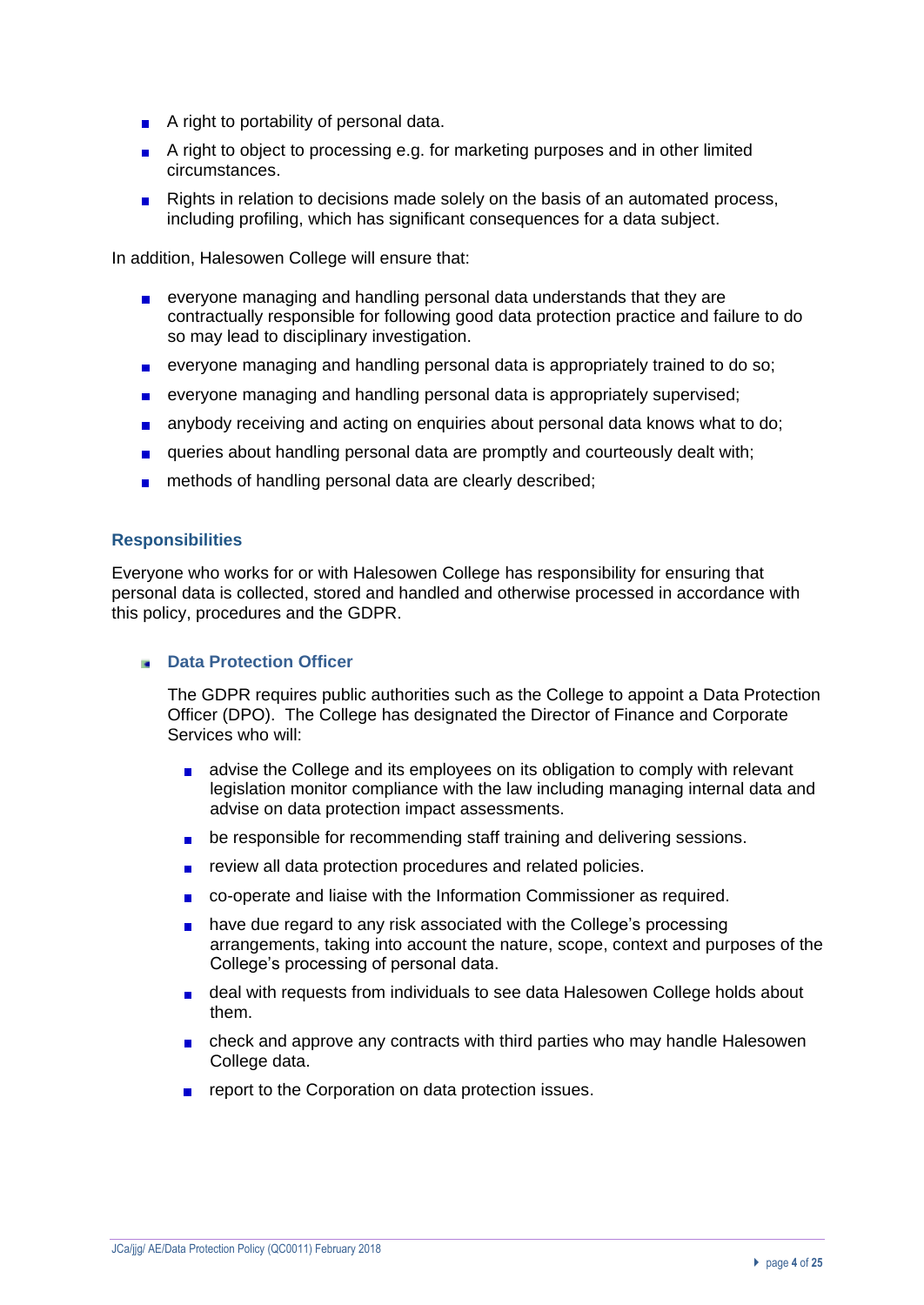- ×. **The Information and Infrastructure Director will support the DPO and is responsible for:** 
	- **EXT** ensuring all systems, services and equipment used for storing data meet acceptable security standards.
	- **n** make certain that security hardware and software is functioning properly.
	- evaluate third party services to store or process data, for example cloud computing.
- **The DPO will be supported operationally by the CIS Manager**.

## **Transparency, fairness and accountability.**

The law does not prevent the processing of personal data, but ensures that it is done fairly/transparently and without adversely affecting the rights of the individual to whom the personal data relates. It also requires that data subjects are provided with certain information in the form of a privacy statement when their personal data is collected, as set out below. The College will ensure that the individual is told:

- $\blacksquare$  that the College is the data controller;
- the contact details of the Data Protection Officer;  $\blacksquare$
- the purposes for which the data subject's personal data is to be processed by the College;
- the legal bases for processing personal data
- where processing is based on legitimate interests, the legitimate interest being pursued
- the recipients or categories of recipient of the personal data  $\blacksquare$
- any transfers of personal data outside of the EEA and adequacy of safeguards.  $\blacksquare$
- the retention period  $\blacksquare$
- data subjects' rights  $\blacksquare$
- where processing is based on consent, the right to withdraw that consent at any time  $\blacksquare$
- the right to submit a complaint to the Information Commissioner  $\blacksquare$
- where the personal data is needed in order to perform a contract or to enter into it, or to fulfil a statutory obligation, the possible consequences of not providing it
- the existence of any automated decision making  $\blacksquare$
- the purposes for which the personal data will be processed in addition to the purposes  $\blacksquare$ for which it was obtained.

Where personal data is obtained from someone other than the data subject (i.e. a third party) additional information must be provided as follows:

- The categories of personal data  $\blacksquare$
- The source of the personal data  $\blacksquare$

There are some exemptions from this requirement.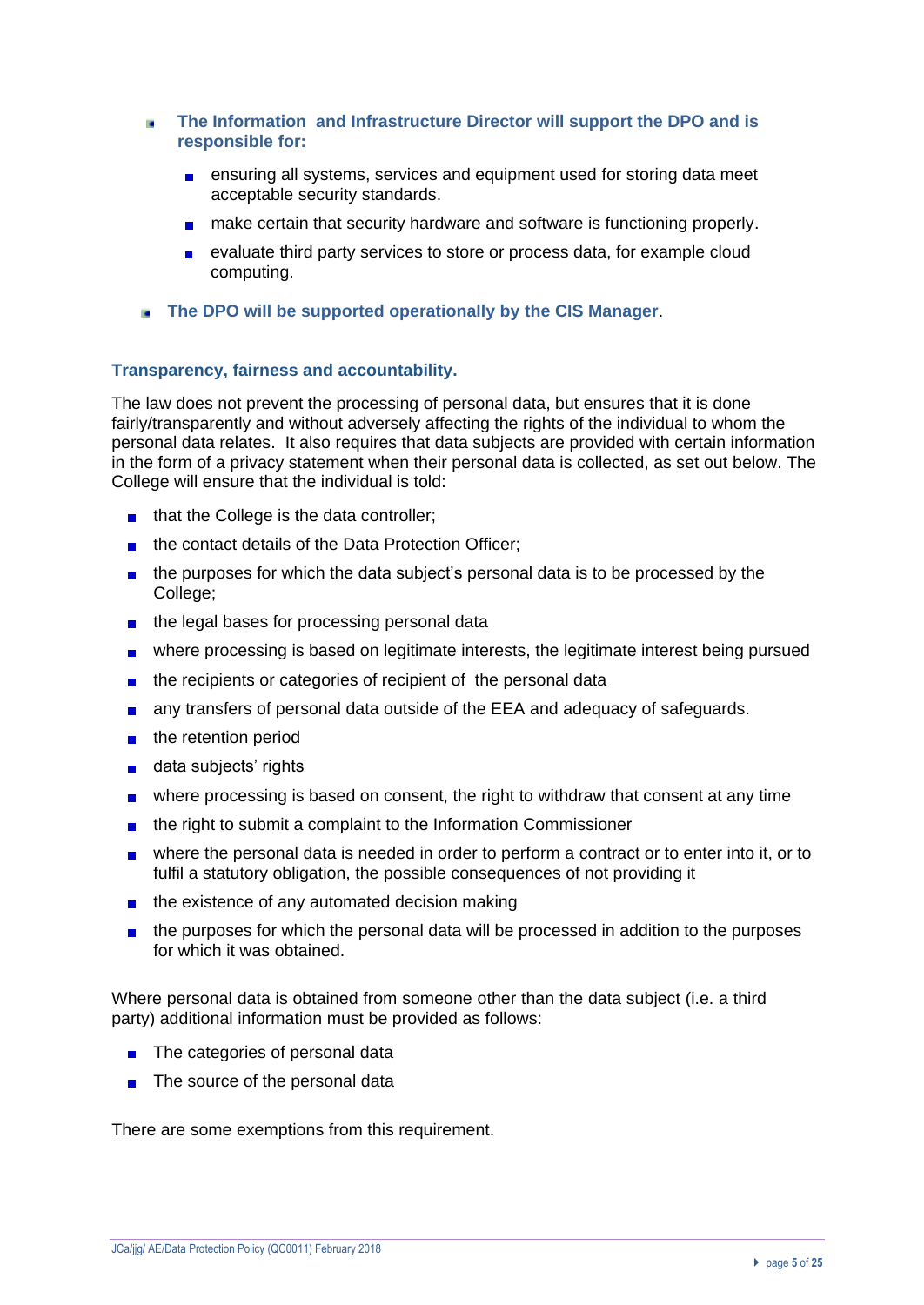The College will ensure that:

- **a** any requirements regarding the consent of an individual of the processing of their personal data have been met. Where information that is regarded as sensitive personal data is processed, explicit consent will usually be required;
- $\blacksquare$  there is legitimate reason for collecting and using all/any personal data collected;
- **personal data is not used in any way which has an unjustified adverse effect on** individuals;
- $\blacksquare$  it is open and honest about what is collected and how it is used;
- data will be rectified where an error is identified
- data is handled in ways in which an individual would reasonably expect:
- $\blacksquare$  the data is not used for any unlawful purpose;
- data is kept for a reasonable period. The length of this retention period depends on the purpose for which it was obtained and its nature.

When collecting personal data a written privacy notice will be issued in accordance with the GDPR requirements outlined above.

## **Data Security Breach**

A personal data breach means a breach of security leading to the destruction, loss, alteration, unauthorised disclosure of, or access to, personal data. This means that a breach is more than just losing personal data.

It is important for the College to take all reasonable steps to prevent breaches occurring and to address promptly any breaches that do occur. Serious breaches, if unaddressed, may have a significant detrimental effect on individuals – for example, result in discrimination, damage to reputation, identity fraud, financial loss, loss of confidentiality, distress or any other significant economic or social disadvantage.

The College is required to notify the Information Commissioner of a breach where it is likely to result in a risk to the rights and freedoms of individuals.

This must be assessed on a case by case basis.

Where a breach is likely to result in a high risk to the rights and freedoms of individuals, the College must notify the data subjects concerned directly, unless the College had taken steps to render the personal data unintelligible or has taken subsequent steps to remove the risk. Where notifying the data subjects directly would involve disproportionate effort, the College may instead make a public or similar announcement which is equally effective in informing the data subjects.

The threshold for notifying individuals is higher than for notifying the relevant supervisory authority.

#### **What information must a breach notification contain?**

- The nature of the personal data breach including, where possible:
- **the categories and approximate number of individuals concerned; and**
- the categories and approximate number of personal data records concerned;
- The name and contact details of the data protection officer or other contact point where more information can be obtained;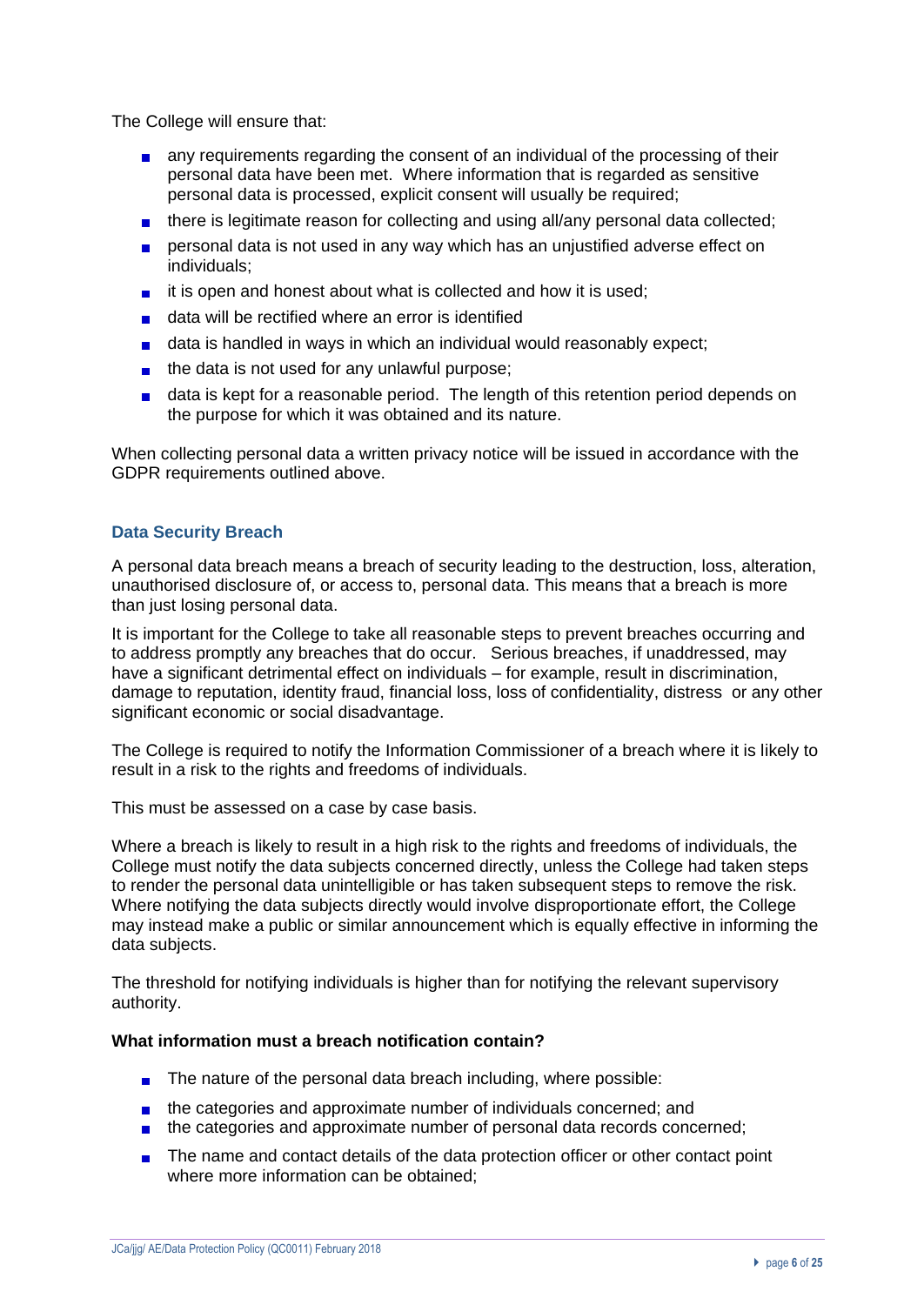- A description of the likely consequences of the personal data breach; and
- A description of the measures taken, or proposed to be taken by the College, to deal with the personal data breach and, where appropriate, of the measures taken to mitigate any possible adverse effects.

A notifiable breach has to be reported to the relevant supervisory authority within 72 hours of the College becoming aware of it. The GDPR recognises that it will often be impossible to investigate a breach fully within that time-period and allows you to provide information in phases.

Failing to notify a breach when required to do so can result in a significant fine up to 10 million Euros or 2 per cent of turnover.

## **Code of Practice**

Halesowen College *will*, through appropriate management, and strict application of criteria and controls:

- Comply with the conditions regarding the collection and use of information meet its legal obligations to specify the purposes for which information is used;
- collect and process appropriate information, and only to the extent that it is needed to fulfil operational needs or to comply with any legal requirements;
- ensure the accuracy and quality of information used ensuring all necessary corrective  $\blacksquare$ action is taken expediently;
- **a** apply strict checks to determine the length of time information including images is held and to comply with the retention periods so determined;
- ensure that the rights of people about whom information is held can be exercised  $\blacksquare$ under the law;
- **take appropriate technical and organisational security measures to safeguard personal** data;
- $\blacksquare$ ensure that personal data is not transferred outside the EEA unless the relevant condition provided for in the GDPR is complied with by the College, e.g. where the country is listed by the EU Commission as having adequate protection, the transfer is subject to standard contractual clauses approved by the EU Commission, the transfer is subject to the explicit consent of the data subject (this is not an exhaustive list);
- observe and understand derogations in the GDPR

## **Review**

| <b>Reviewed/Approved</b> | Bv             | <b>Date</b> |
|--------------------------|----------------|-------------|
| Updated by               | Jacquie Carman | 08.02.18    |
| Approved at              | CLT            | 08.02.18    |
| Approved at              | Corporation    | 28.02.18    |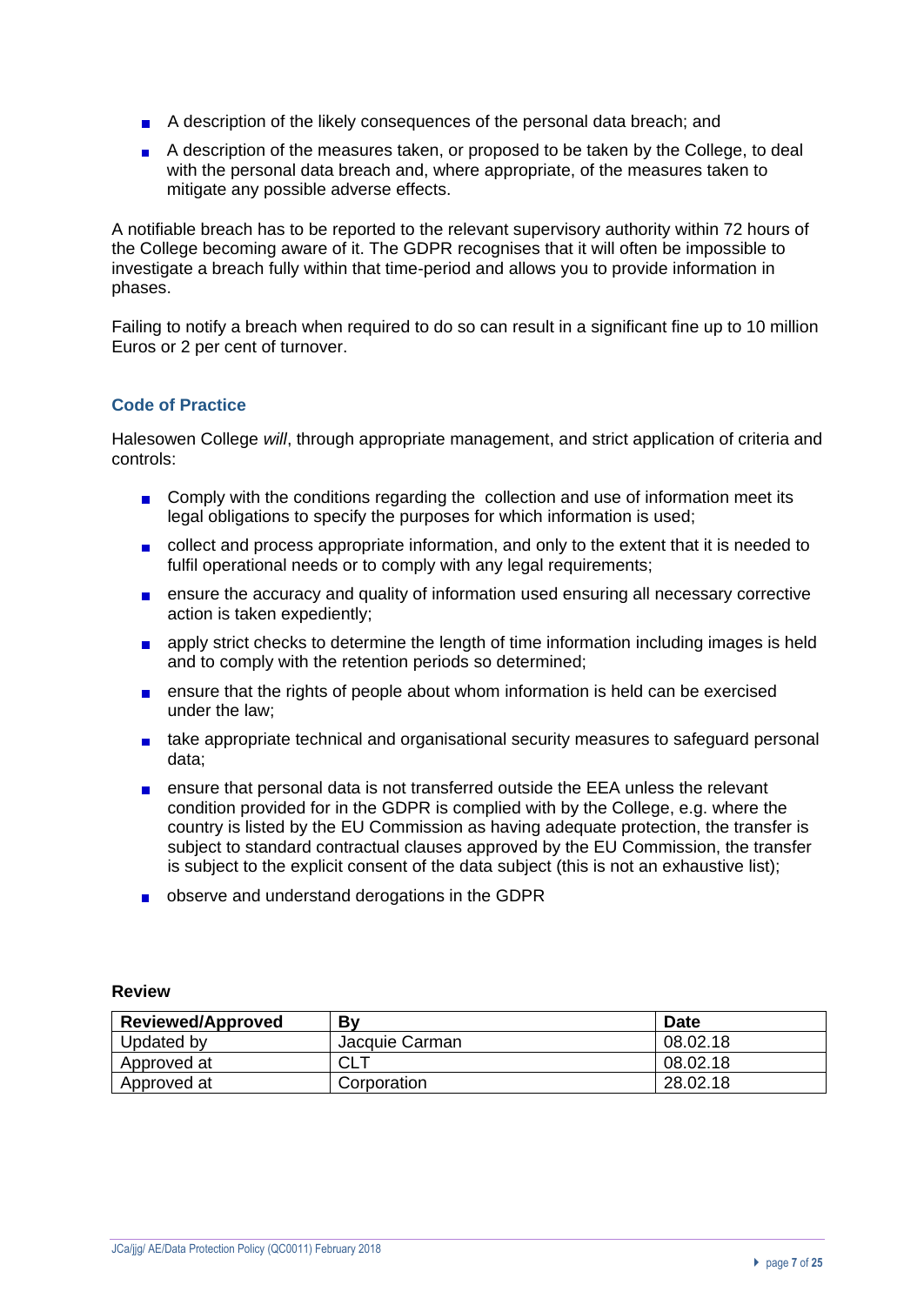# **Data Protection Procedures**

## **Introduction**

The College is required to implement appropriate technical and organisational procedures to ensure that the data-protection principles are implemented effectively (data protection by design a d default).

Data Protection is a complex area and therefore it is important to adopt a common sense approach. The following is a guide on the regulation and its definitions plus a practical guide on the responsibilities of staff regarding data protection.

From 25 May 2018 the General Data Protection Regulation (GDPR) will come into force. The five key changes are:

- **a** a broader definition of personal data including IP addresses and cookies;
- new definition of consent; freely given, informed, specific and unambiguous;
- notify breaches within 72 hours;
- $\blacksquare$  increased sanctions; (up to 20 million Euros)
- data protection principles which are similar to the existing principles under the DPA.

#### **Useful Contacts**

Assistance regarding Data Protection issues can be obtained within College from the following staff:

- **Jacquie Carman, Director of Finance and Corporate Services, (DPO) ext 7648**
- Ruth Broome, CIS Manager, ext 7634
- Rachael Charles HR Director ext 7814
- Ruth Power HR Manager ext 7614
- **Jonathan Priest, Information and Infrastructure Director, ext 7834**
- **Lynn Pass, Safeguarding and Inclusion Manager, ext 7760**

#### **The Information Commissioner**

The Information Commissioner is the UK's independent authority who upholds information rights in the public interest, promoting openness and data privacy for individuals.

The Act makes the Information Commissioner responsible for:

- **promoting good practice**
- $\blacksquare$  issuing advice
- **n** maintaining a register
- $\blacksquare$  resolution of disputes

The Information Commissioner has powers to conduct an audit of the College's systems with the consent of the College. Any requests for assessment or audit must be passed immediately to the Director of Finance and Corporate Services. There is a requirement for privacy impact assessments in some circumstances under the GDPR e.g. where there is large scale processing of personal data relating to criminal convictions

Complaints about the College's processing of personal data can be referred to the Information Commissioner.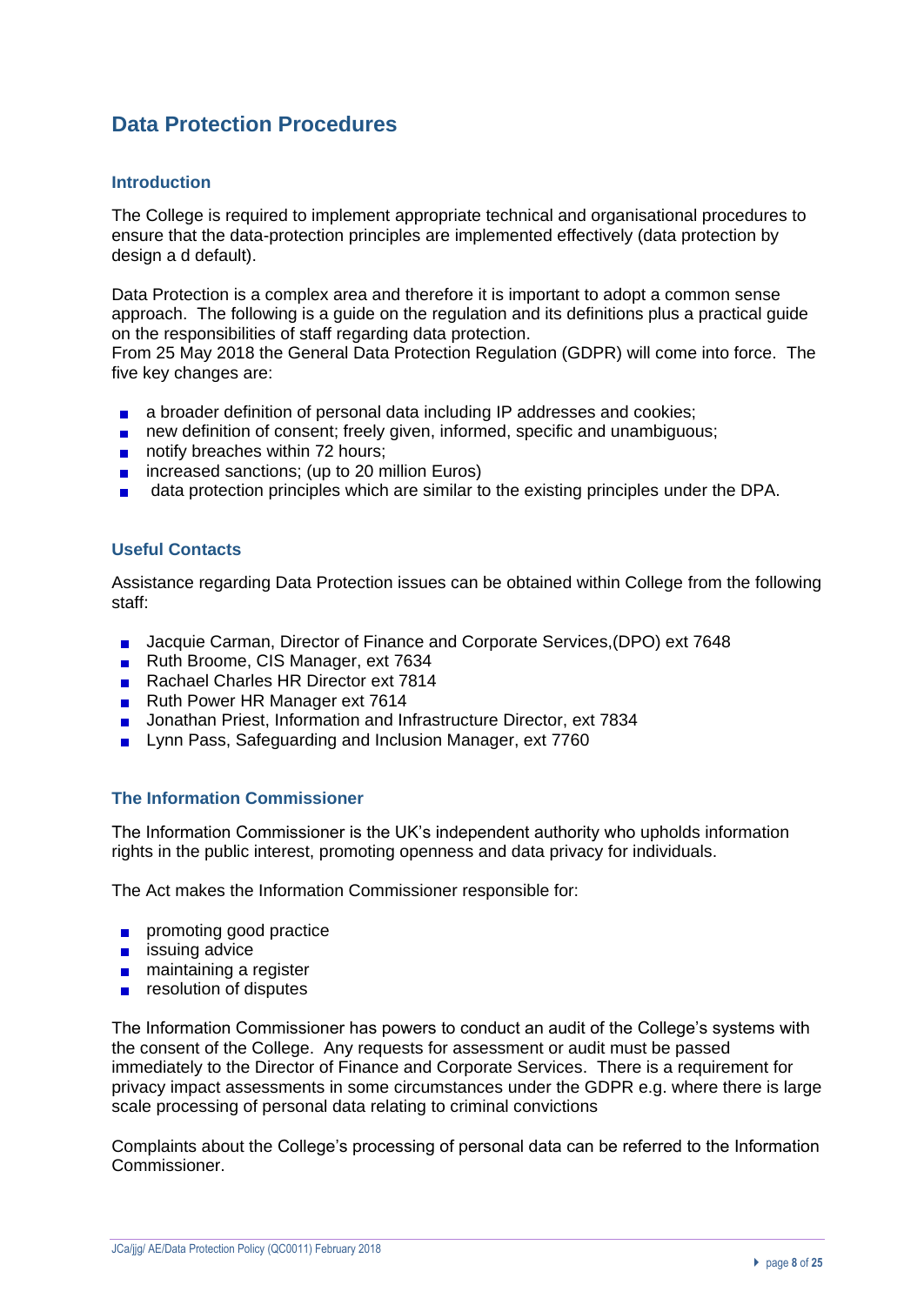Following any complaint, the Information Commissioner may issue an enforcement or information notice. These must be referred immediately to the Director of Finance and Corporate Services who will notify the Principal and ensure a suitable response is provided within the timescales. Also any changes to systems, correction to inaccurate data etc. will be coordinated by the Director of Finance and Corporate Services. Failure to comply with a notice is a criminal offence.

A useful website is [www.ico.gov.uk](http://www.ico.gov.uk/)

The Information Commissioner's helpline is 01625 545 745.

## **Examples of Personal Data**

- **Examples of information that may be personal data as defined in this policy include:**
- CCTV images (please refer to specific guidance regarding data protection and CCTV, including the College's Code of Practice, at Appendix 3 to these Procedures)
- **Photographs (please refer to specific guidance regarding data protection and** photographs at Appendix 6 to these Procedures)
- Factual information about a person
- Statements of opinion about a person
- Data contained in manual records that are a "" filing system" which is defined as "any structured set of personal data which are accessible according to specific criteria, whether centralise, de-centralised or dispersed on a functional or geographic basis " In essence this means any manual record which is structured to enable specific information about individuals to be readily accessible.
- **Sensitive personal data ( see definition on page XXX) will be include:**
- **Health records**
- DBS checks
- Information in equality monitoring forms e.g. details of sexual orientation,
- Details of staff and student disabilities:

Sensitive personal data can only be processed under strict conditions, and will usually require the express consent of the person concerned.

Photographs meet the definition of personal data when individuals can be easily identified.  $\blacksquare$ Certain group shots or photographs taken at a distance may not, as no-one can be picked out.

#### **Data Protection Principles**

All staff must ensure that they adhere to the Data Protection Principles as set out at the beginning of this when collecting, processing and storing personal data. Practical advice on the Data Protection Principles is provided at Appendix 2 to these Procedures.

## **The Rights of Individuals**

These rights are set out in detail in this policy. One of the most important rights is to know what personal data about them is being held and processed and to whom such personal data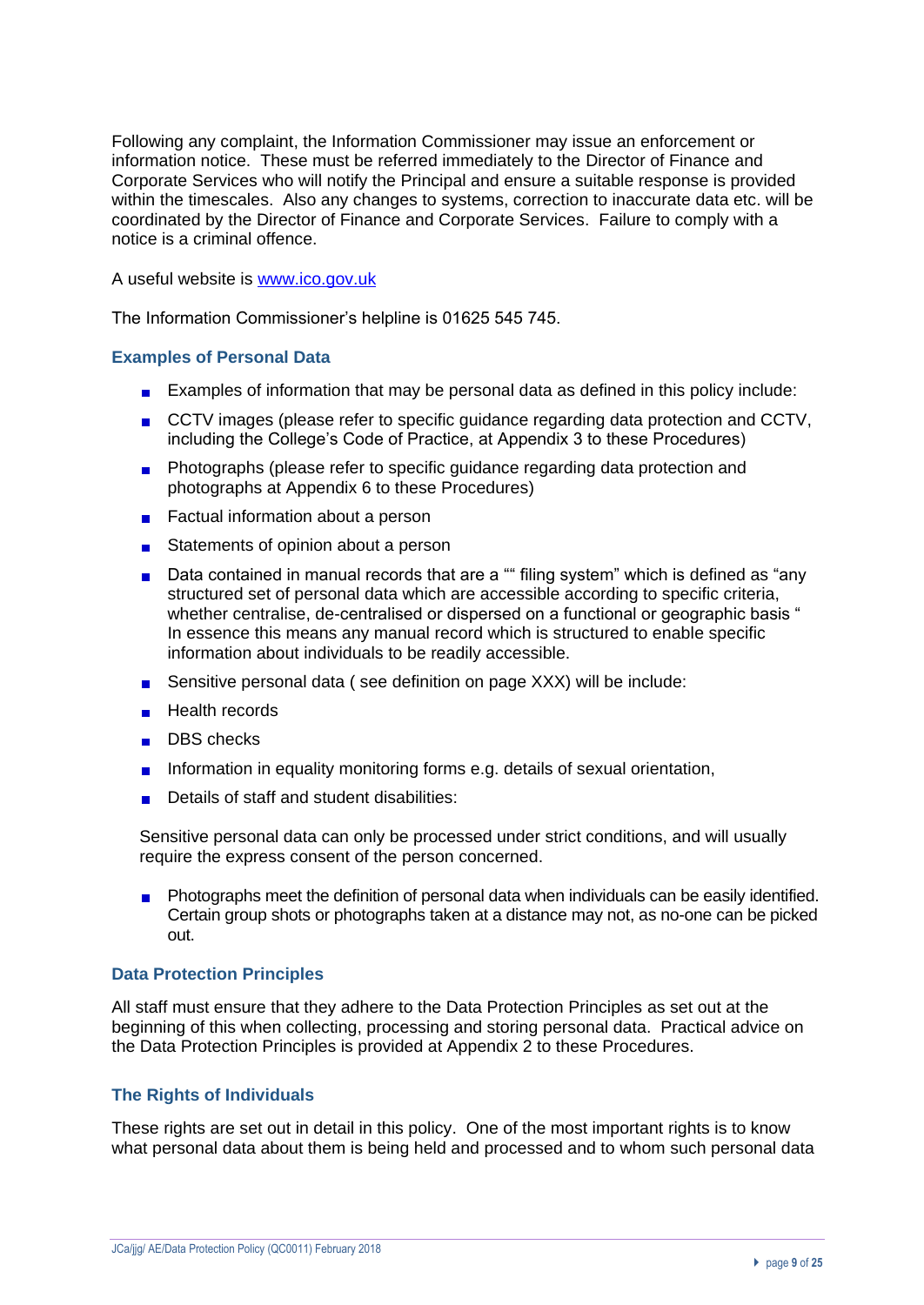may be disclosed. The GDPR clarifies that the reason for allowing individuals to access their personal data is so that they are aware of and can verify the lawfulness of the processing It is very important also to have a simple Data Protection statement/privacy statement included on key documents, for example the student learning agreement.

Under the right of subject access above, an individual is entitled only to their own personal data and not to information relating to others. The College does not usually have to comply with a disclosure request to provide information relating to the individual making the request and another individual unless the other individual has consented to disclosure. Where is it not possible to disclose a data subject's own data without also revealing the personal data of a third party, the third party data should only be disclosed if it is reasonable in all the circumstances of the particular case to disclose it. Whether the consent of the third party was sought and if so refused can be taken into account when assessing reasonableness.

However it is also permitted in certain circumstance voluntarily to disclose information to a third party without telling the individual if it is for the following purposes:

- $\blacksquare$  the prevention or detection of crime;
- apprehension or prosecution of offenders; and **COLLECTION**
- $\blacksquare$  the assessment or collection of tax/duty

Some government agencies and other bodies have a legal right to require disclosure of information for example Child Support Agency requests for salary details, or regulatory bodies such as the Health Care Professions Council. If a requester is purporting to exercise a specific statutory right to obtain personal data, staff should ask for details of the legislation on which the requester is relying. All such requests will be dealt with by the Data Protection **Officer** 

Refer to Appendix 5 – Releasing Information to Prevent or Detect Crime.

#### **Procedure for subject access requests**

As stated above, individuals have a right to subject access. Individuals may make a written request (including email and facsimile) to the College (a "subject access request"). Under the Equality Act 2010 the College will make reasonable adjustment and accept a verbal request from an individual with a disability, learning difficulty, medical condition or limited written skills who finds it unreasonably difficult to make a request in writing. Requests must be made to the Data Protection Officer. The individual is usually entitled to be given additional information set out above on pxxx. The individual has a right to a copy of all the personal data held about them irrespective of when the records were created. Before the request is actioned the College must be certain that the person making the request is the individual about whom the personal data relates. Also, the College is allowed to ask for any information reasonably required to find the personal data covered by a request. It is vital that the College has a record of where all data is held so that it can comply with requests for information and comply with the Act. Requests for information must be actioned as soon as possible and always within one month. This timescale can be extended a further two months where request are complex or numerous. In such cases the College will inform the individual within one month of the receipt of the request and explain why the extension is necessary. If a request is manifestly unfounded or excessive the request will be refused. Where data is provided electronically it must be in a structure format to enable data portability.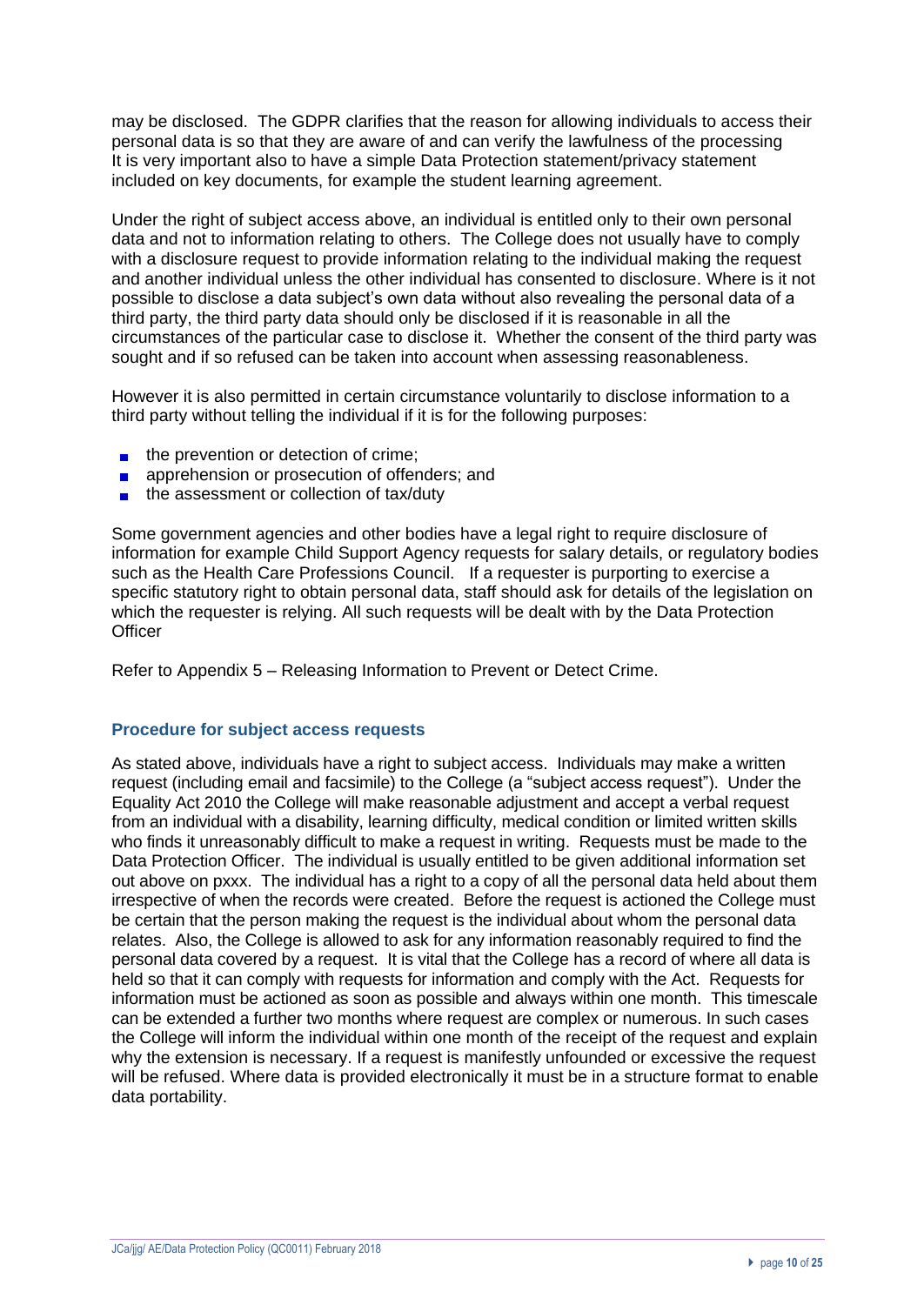## **Charges**

The College must provide a copy of the information free of charge. However, where a request is manifestly unfounded or excessive, particularly if it is repetitive, a reasonable charge will be levied based on the administrative cost of providing the information. A similar charge will be made for repeat copies for the same information.

## **Disclosure of Information to Third Parties (also refer to Appendix 5)**

Information about an individual should not be disclosed to a third party unless

- $\blacksquare$  the individual has given consent;
- **a** applicable under the provisions of the Mental Capacity Act 2005;
- **there is a real risk of harm to a child hence the safeguarding of a child's welfare overrides** the need to keep the information confidential – any matters of this nature must be referred to the College nominated safeguarding officers without delay.

Where a third party, eg a solicitor is acting on behalf of an individual, written authority from the individual concerned must be requested before the request is processed. Requests made by parents and guardians for data about children/young people are subject to the GDPR. As a general principle, parents have no automatic right of access to their children's personal; data. The following considerations must be applied:

- $\blacksquare$  the child's level of maturity and their ability to make decisions;
- $\blacksquare$  the nature of the personal data;
- any court orders relating to parental access or responsibility that may apply;
- any duty of confidence owed to the child or young person;
- any consequences of allowing those with parental responsibility access to the child's or **College** young person's information. This is particularly important if there have been allegations of abuse or ill treatment;
- any detriment to the child or young person if individuals with parental responsibility cannot access this information; and
- **a** any views the child or young person has on whether their parents should have access to information about them.

Usually for students at Halesowen College personal data should not be disclosed to a parent/guardian unless the student has consented to information being shared with that person in their learning agreement. Any issues or concerns must be discussed with the Safeguarding and Inclusion Manager.

Where the College collects personal data direct from a child, this personal data may not be disclosed or transferred to third parties without the explicit and verifiable consent of the child's parent or guardian, unless it is clear that the child understands the implications of his or her actions.

As stated above there are exemptions for voluntary disclosure to certain third parties. Exemptions do not impose a duty on the College to automatically disclose personal data to the police or other law enforcement agencies – they merely enable disclosure without breaching the GDPR. The disclosures will however need to be justified in each case (i.e. comply with the conditions set out above (see also Appendix 5).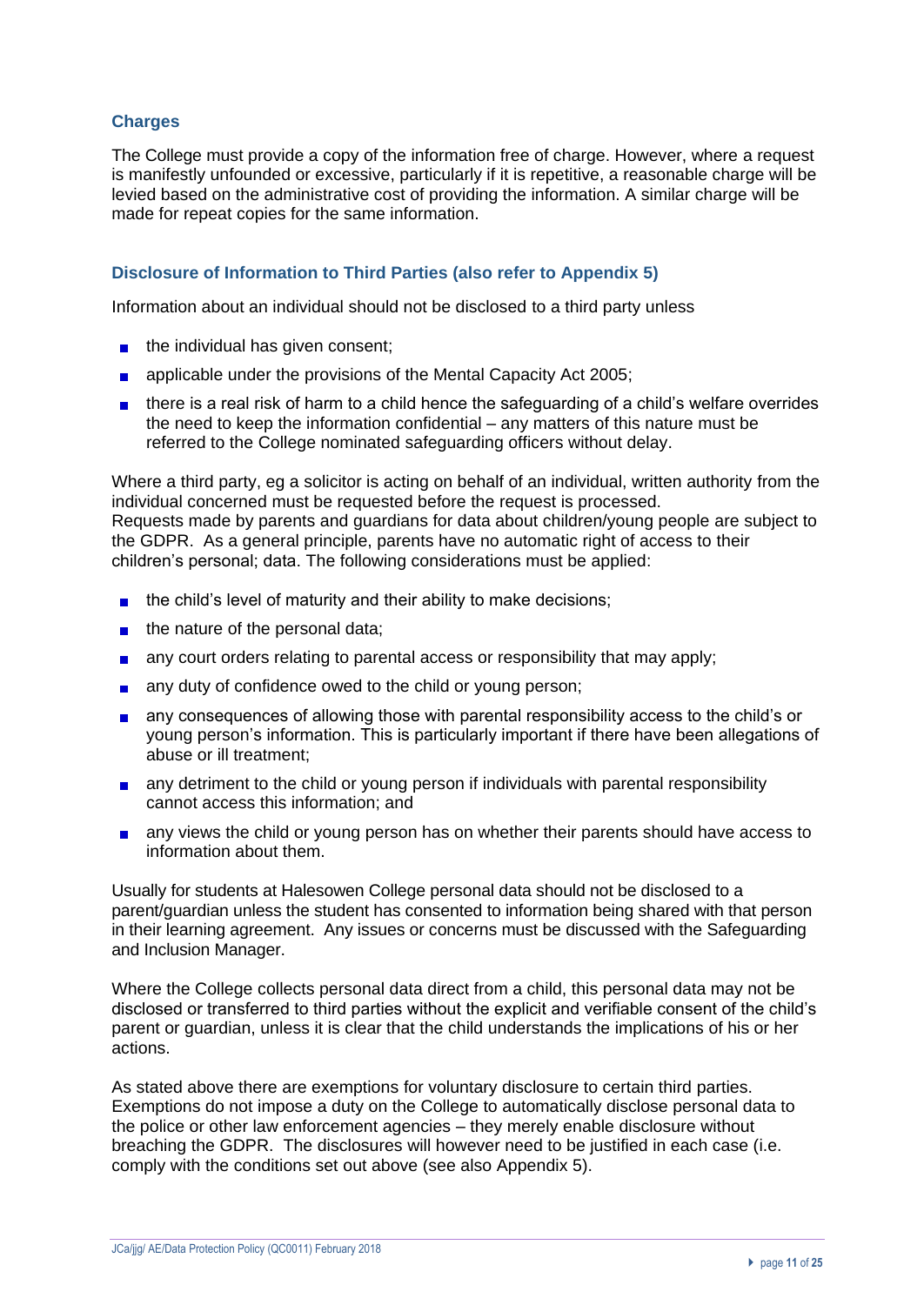## **Categories of Personal Data Covered by the Act**

- HR/payroll files and records including HMRC records
- Student files and individual learning plans; student data held on STARS
- Details of students' staff members' health and disability
- $\mathbf{r}$ DBS checks – personal data relating to criminal convictions and alleged offences
- Email messages and documents/memos/letters  $\mathbf{r}$
- **Enrolment forms/learning agreements**
- Registers and Curriculum Record Books
- Student visit records
- $\mathbf{r}$ Financial records for example invoices
- **Expenses claims**
- Photograph and video images  $\mathbf{r}$
- Social media posts

## **Possible Location of Data Covered by the Act**

- **Formal files**
- Central filing systems
- Ad hoc files held by managers/team leaders
- Files in storage/archive
- Information held by third parties eg payroll bureau
- **Notebooks**
- CCTV archived images
- Computerised systems operating both centrally and locally

## **Responsibilities of Staff**

- Staff should not share personal data without justification. Sensitive personal data in  $\blacksquare$ particular should only be shared with other members of staff who need to know it (for example in order to make adjustments for individual disabled students). When access to confidential information is required, staff can request it from their line managers. See above for providing personal data to third parties.
- $\blacksquare$ Halesowen College will provide training to all employees to help them understand their responsibilities when handling data; it is the responsibility of staff to attend such training.
- Staff should keep all data secure, by taking sensible precautions and following the  $\mathbf{r}$ guidelines.
- Strong passwords of at least six alpha numeric digits, mixed case and with a special  $\mathcal{L}_{\text{max}}$ character must be used and they must never be shared.
- Data should be regularly reviewed and updated if it is found to be out of date. If no longer  $\blacksquare$ required, it should be deleted and disposed of. The College has a retention of documents policy which can be accessed form the staff hub.
- Staff should request help from their line manager or the data protection officer if they are  $\blacksquare$ unsure about any aspect of data protection.

#### **APPENDICES**

- Appendix 1 Accountability Principle
- Appendix 2 Practical Advice on Data Protection Principles
- Appendix 3 Data Protection and CCTV
- Appendix 4 Data Security Summary Guidelines
- Appendix 5 Releasing Information to Prevent or Detect Crime
- Appendix 6 Use of Photographs/Images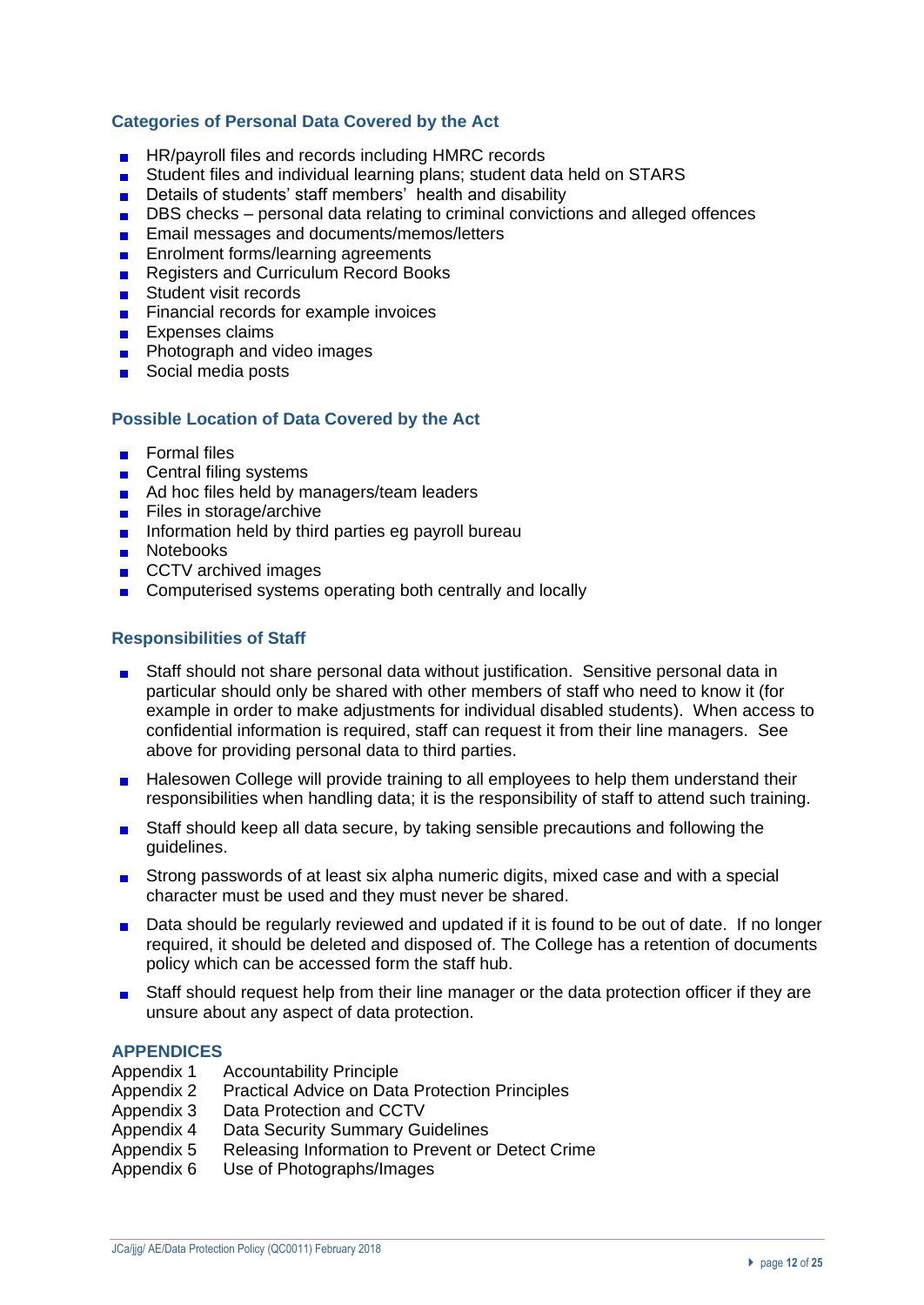# **Accountability Principle**

The accountability principle requires that the College demonstrates compliance with the principles and states explicitly that this is the College's responsibility.

## **To demonstrate compliance the College**

- **Implements appropriate technical and organisational measures that ensure and** demonstrate compliance including internal data protection policies, staff training, internal audits of processing activities, and reviews of internal HR and other relevant policies.
- **Maintain relevant documentation on processing activities.**
- **Appoint a data protection officer.**
- **Implement measures that meet the principles of data protection by design and data** protection by default including:
	- Data minimisation:
	- Pseudonymisation minimising the opportunity for individuals to be identified e.g. use of ID codes;
	- **•** Transparency;
	- Allowing individuals to monitor processing;
	- Creating and improving security features on an ongoing basis;
	- Use data protection impact assessments where appropriate.

A DPIA will be conducted when using new technologies; and

- the processing is likely to result in a high risk to the rights and freedoms of individuals.
- Processing that is likely to result in a high risk includes (but is not limited to):
- systematic and extensive processing activities, including profiling and where decisions that have legal effects – or similarly significant effects – on individuals.
- large scale processing of special categories of data or personal data relation to criminal convictions or offences.
- large scale, systematic monitoring of public areas (CCTV).

The DPIA will contain

- A description of the processing operations and the purposes, including, where applicable, the legitimate interests pursued by the controller.
- An assessment of the necessity and proportionality of the processing in relation to the purpose.
- An assessment of the risks to individuals.
- The measures in place to address risk, including security and to demonstrate that compliance.
- A DPIA can address more than one project.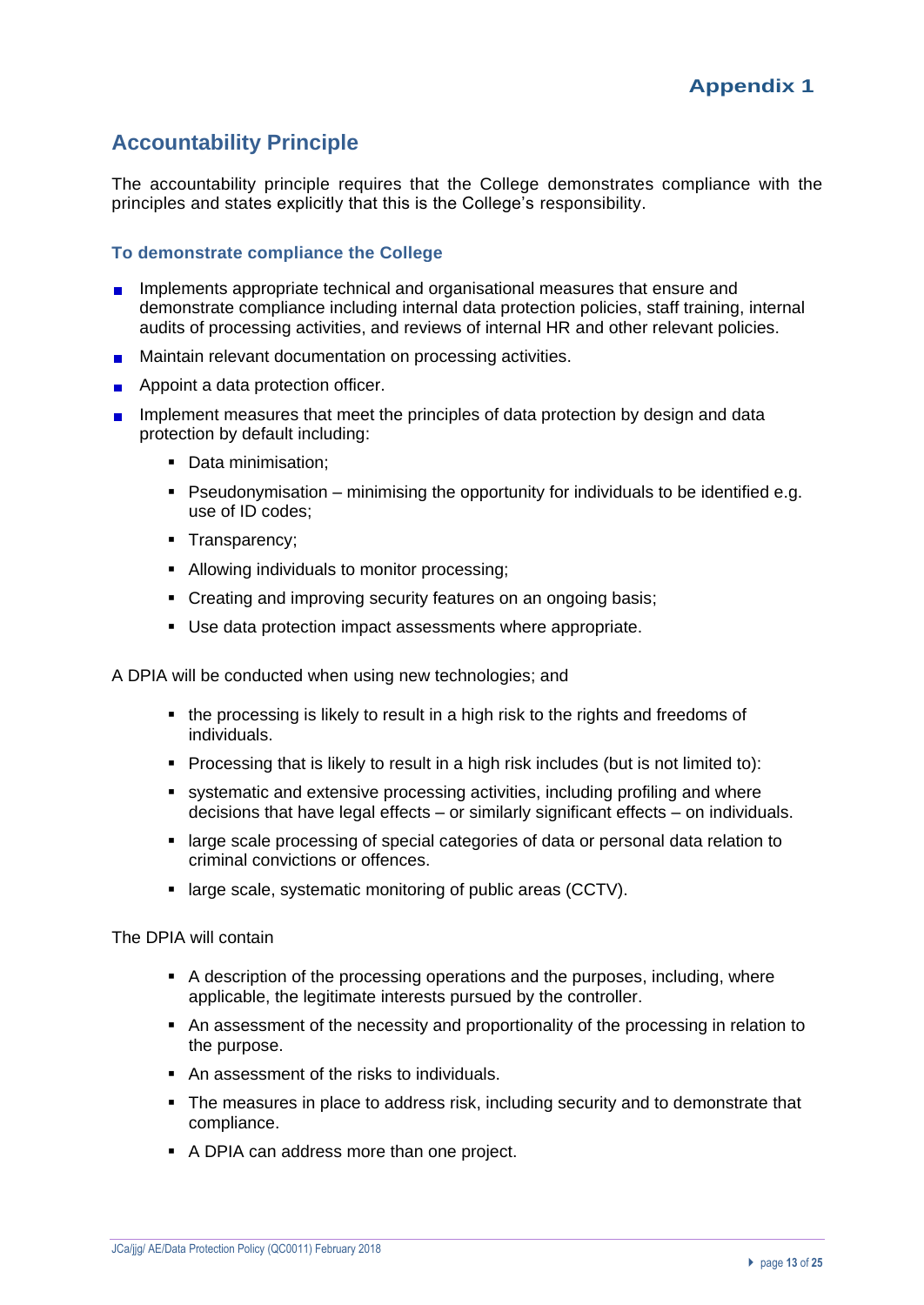## **Practical Advice on the General Data Protection Principles**

## **1 Personal data shall be processed fairly and lawfully and, in particular, shall not be processed unless:**

In practice, it means that you must:

- have legitimate grounds for collecting and using the personal data;
- not use the data in ways that have unjustified adverse effects on the individuals concerned;
- be transparent about how you intend to use the data, and give individuals appropriate privacy notices when collecting their personal data;
- handle people's personal data only in ways they would reasonably expect; and
- make sure you do not do anything unlawful with the data.

## **2 Personal data can only be obtained for one or more specified and lawful purposes and shall not be further processed in any manner incompatible with that purpose or those purposes**

In practice, this means that you must:

- be clear from the outset about why you are collecting personal data and what you intend to do with it;
- comply with the Act's fair processing requirements including the duty to give privacy notices to individuals when collecting their personal data;
- comply with what the Act says about [notifying](http://www.ico.gov.uk/Home/for_organisations/data_protection_guide/data_protection_basics.aspx#notifying) the Information Commissioner; and
- ensure that if you wish to use or disclose the personal data for any purpose that is additional to or different from the originally specified purpose, the new use or disclosure is fair.

#### **3 Personal data shall be adequate, relevant and not excessive in relation to the purpose or purposes for which it is processed**

In practice, it means you should ensure that:

- you hold personal data about an individual that is sufficient for the purpose you are holding it for in relation to that individual; and
- you do not hold more information than you need for that purpose.

#### **4 Personal data shall be accurate and, where necessary, kept up to date**

To comply with these provisions you should:

- take reasonable steps to ensure the accuracy of any personal data you obtain;
- ensure that the source of any personal data is clear;
- carefully consider any challenges to the accuracy of information; and
- consider whether it is necessary to update the information.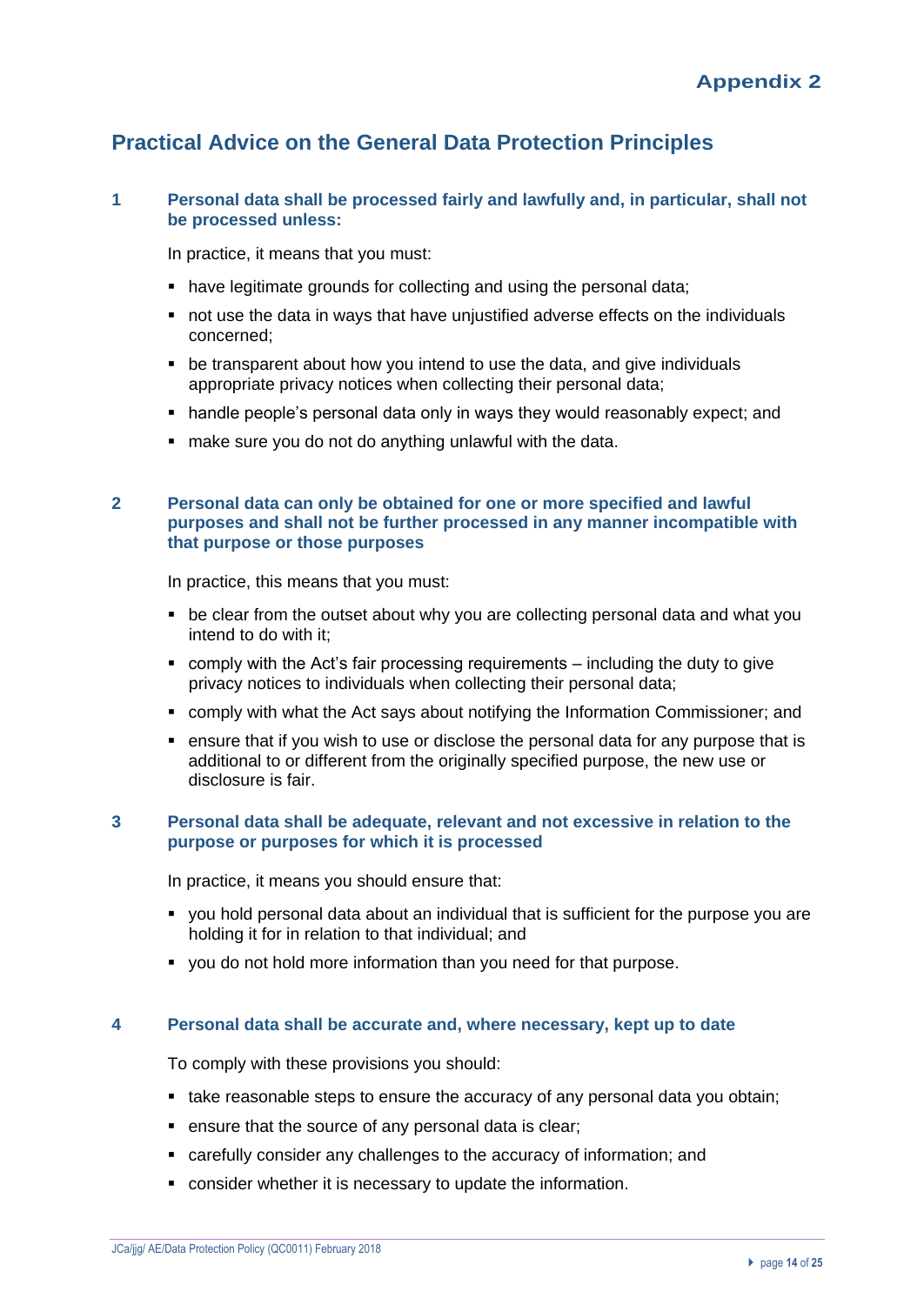## **5 Personal data processed for any purpose or purposes shall not be kept for longer than necessary for that purpose or purposes**

In practice, it means that you will need to:

- review the length of time you keep personal data;
- consider the purpose or purposes you hold the information for in deciding whether (and for how long) to retain it;
- **E** securely delete information that is no longer needed for this purpose or these purposes; and
- update, archive or securely delete information if it goes out of date.

#### **6 Appropriate technical and organisational measures shall be taken against unauthorised or unlawful processing of personal data and against accidental loss or destruction of, or damage to, personal data**

In practice, it means the College must have appropriate security to prevent the personal data you hold being accidentally or deliberately compromised with which you must comply. In particular, the College will need to:

- design and organise its security to fit the nature of the personal data you hold and the harm that may result from a security breach;
- be clear about who in the College's organisation is responsible for ensuring information security;
- make sure the College has the right physical and technical security, backed up by robust policies and procedures and reliable, well-trained staff; and
- be ready to respond to any breach of security swiftly and effectively.

(Refer to Halesowen College Data Security Guidelines)

### **7 Personal data shall not be transferred to a country or territory outside the European Economic Area, unless that country or territory ensures an adequate level or protection for the rights and freedoms of data subjects in relation to the processing of personal data**

Putting personal data on a website will often result in transfers to countries outside the EEA. The transfers will take place when someone outside the EEA accesses the website. If you load information onto a server based in the UK so that it can be accessed through a website, you should consider the likelihood that a transfer may take place and whether that would be fair for the individuals concerned. If you intend information on the website to be accessed outside the EEA, then this is a transfer. Such transfers need to comply with the requirements of the GDPR.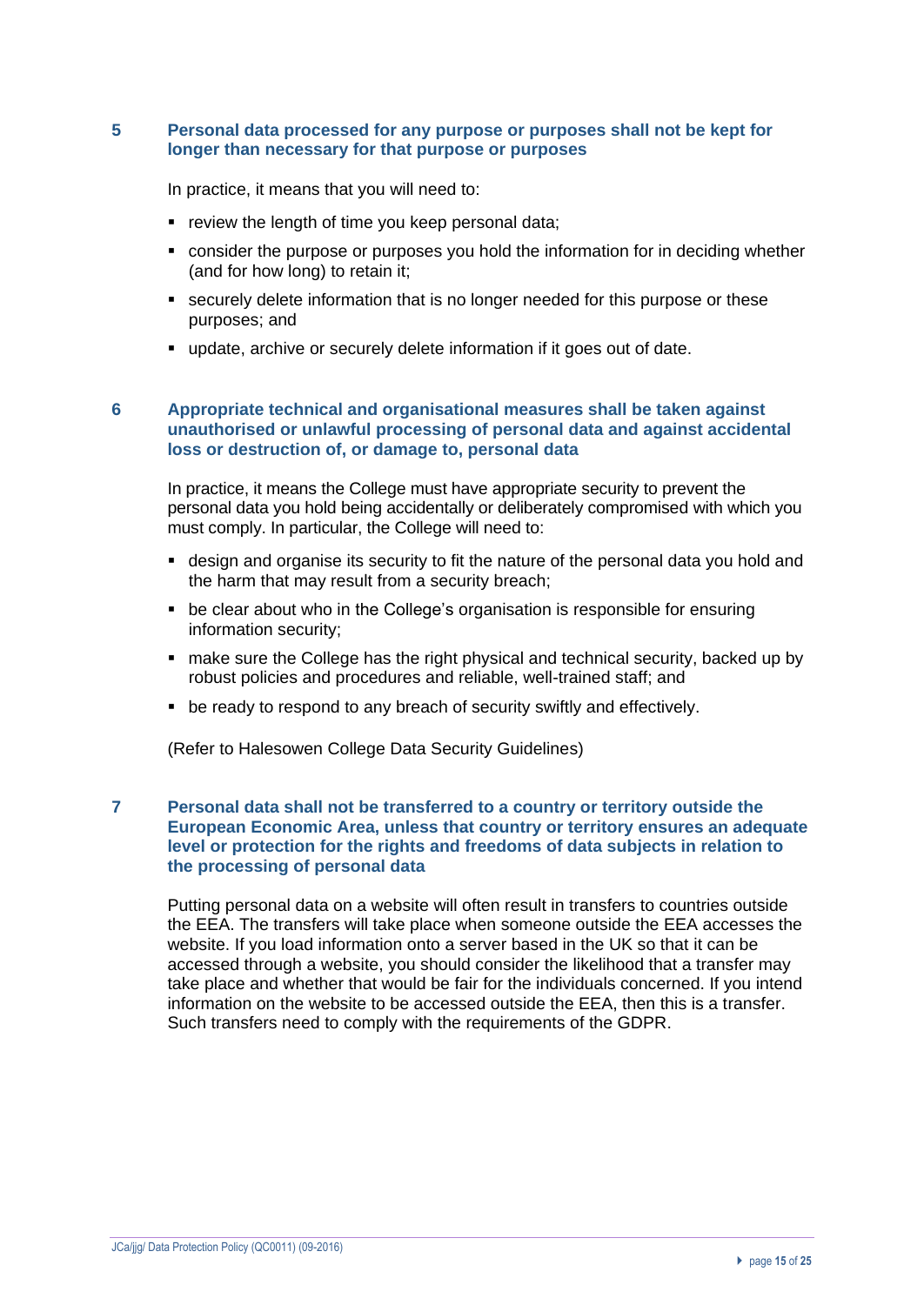## **Data Protection and CCTV**

## **Introduction**

Closed circuit television (CCTV) operational in College will inevitably involve the recording of staff, students and members of the public. This is personal data which is subject to the terms and conditions of the Act. Moreover, the Information Commissioner issued a revised CCTV Code of Practice in 2008, revised in 2017, which must also be adhered to.

## **Purpose of CCTV**

The purposes for which data (images) are being processed include:

- $\blacksquare$  Public, staff and student safety
- $\Box$  Discipline and security of premises
- **Prevention and detection of crime**
- **Apprehension and prosecution of criminal offenders**
- **Incident monitoring**

This is included in the College's Data Protection Registration.

Operators of the equipment must only use the CCTV to achieve the purposes for which it has been installed.

### **Code of Practice**

#### **Positioning of Cameras and Information**

- The College shall display notices which are clearly visible and legible informing staff,  $\blacksquare$ students and members of the public that CCTV is in operation inside the building or in the immediate vicinity of the area under surveillance. These signs must state that Halesowen College is responsible for CCTV, the purpose of the scheme and the contact details of the data controller.
- Only in an exceptional circumstance, for example when criminal activity is identified  $\blacksquare$ and evidence needs to be collected, would CCTV be operational without notice. This must be documented and an assessment made as to whether the use of signs would prejudice successfully obtaining the evidence. Monitoring should only be for as long as necessary.
- The cameras must be situated so that they only monitor those areas which the College  $\blacksquare$ intends to monitor. Operators of the equipment should not be able to alter the areas/range of areas covered to examine other areas outside the College which compromise privacy.
- The images recorded may be either constant real-time or periodic planned monitoring.  $\blacksquare$
- Any camera used to protect an ATM machine and individuals using the facility and/or  $\blacksquare$ an area where chip and pin payments are taken, must not capture images of pin numbers or balance enquiries.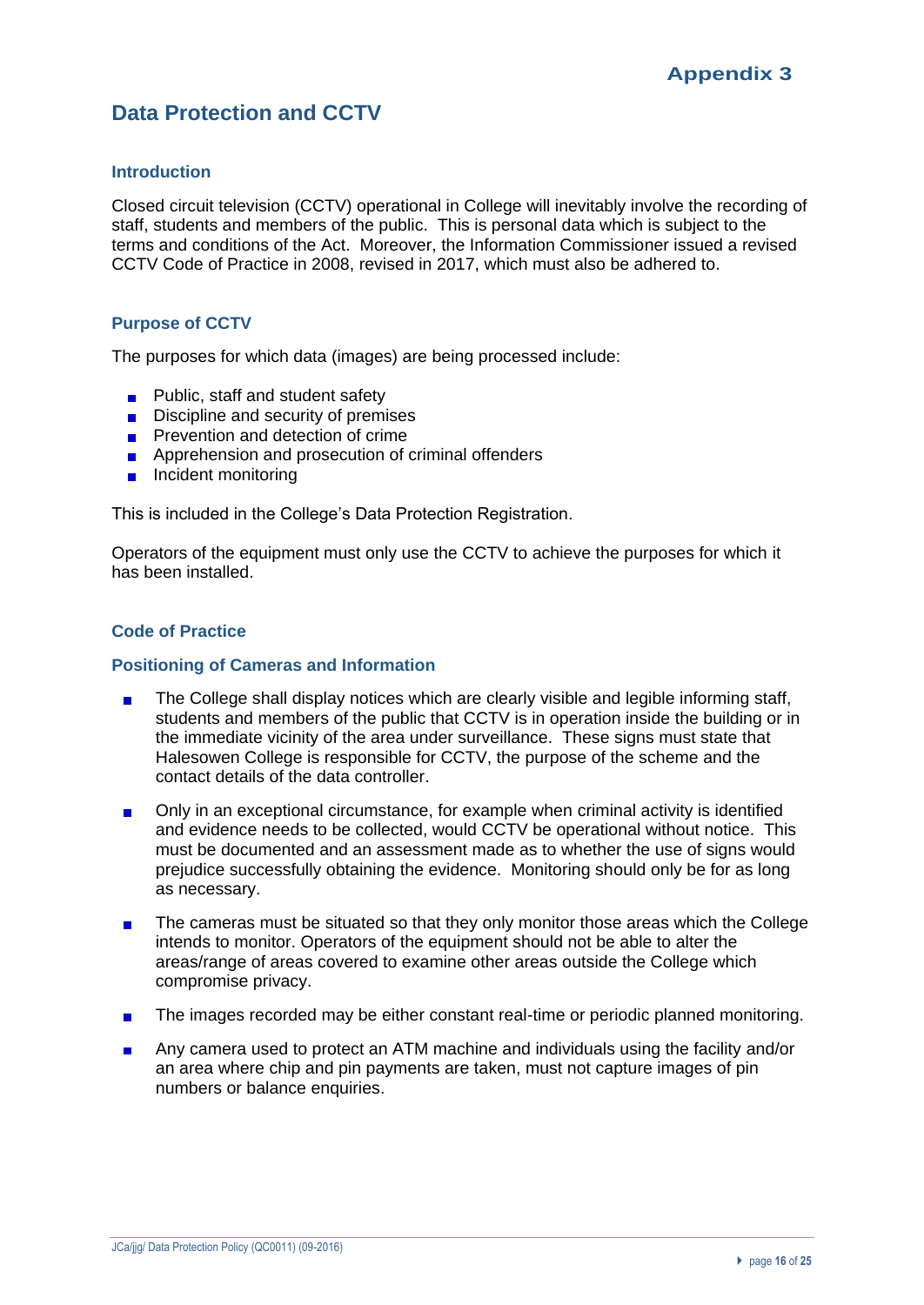## **Quality of Image**

- $\blacksquare$  Images produced by the CCTV should be as clear as possible in order that it is effective for the intended purposes.
- Regular checks should be performed by the IT Services Technicians to ensure that the system is working properly.
- A maintenance and service log of the CCTV system should be maintained by the Estates Manager.
- **Number 6** Where the CCTV images are recorded on tape or similar then these should be of good quality and cease to be used when the quality of image deteriorates. The medium should be cleaned so that images are not recorded on top of images previously recorded.

## **Retention of Images**

- Images should only be kept for as long as necessary. As a general rule, images shall be kept for between 7 and 14 days unless required for a specific purpose.
- **n** Once the retention period has expired the images will be erased by an automatic overwrite. As part of the regular checks, the technician will check to ensure such deletion is permanent.
- **Any retained images, relating to an alleged or actual incident, should be kept in a secure** location [either a physical location (block 2 downstairs safe) or within the CCTV recorder]. The date of the images and any crime number should be noted. Removal or erasure of these images must be authorised by the Principal, however images will not be kept any longer than strictly necessary to meet the purpose for retaining them.

### **Viewing of Images**

- Access to and disclosure of images recorded by CCTV must be restricted and carefully controlled to protect the rights of individuals and to ensure any evidence remains intact.
- CCTV footage can be viewed in real-time by the receptionist, duty managers, CLT, Estates Manager, Information and Infrastructure Director, Digital Services Manager, caretakers, security personnel and technicians for the purposes specified above and/or routine maintenance of the system.
- **DED** Viewing of real time images can be viewed where there are access points. The retrospective viewing of recorded images should only take place in designated areas (offices and other non-public areas).
- Retrospective viewing of images in order to collate evidence relating to an alleged incident is permissible on the authority of a College Leadership Team member, HR Adviser or Estates Manager. The purpose of the request must be logged and the CCTV request form completed.
- Those filmed may wish to view the CCTV at a certain date/time and can make a Data Ē. Protection request to see this footage. This can be arranged provided that it does not infringe the data protection or privacy rights of others. A fee of £10 is chargeable and a response must be provided within 40 days. Requests shall be processed in accordance with the main Data Protection Policy. It is important to ensure that images of other people are not disclosed in responding to a subject access request. Images of others should therefore be disguised or blurred if this is technically possible. The CCTV request form should be completed. Access may only be denied when the images to which the data subject has requested access are held for the prevention or detection of crime and/or apprehension of offenders or may put an individual at risk.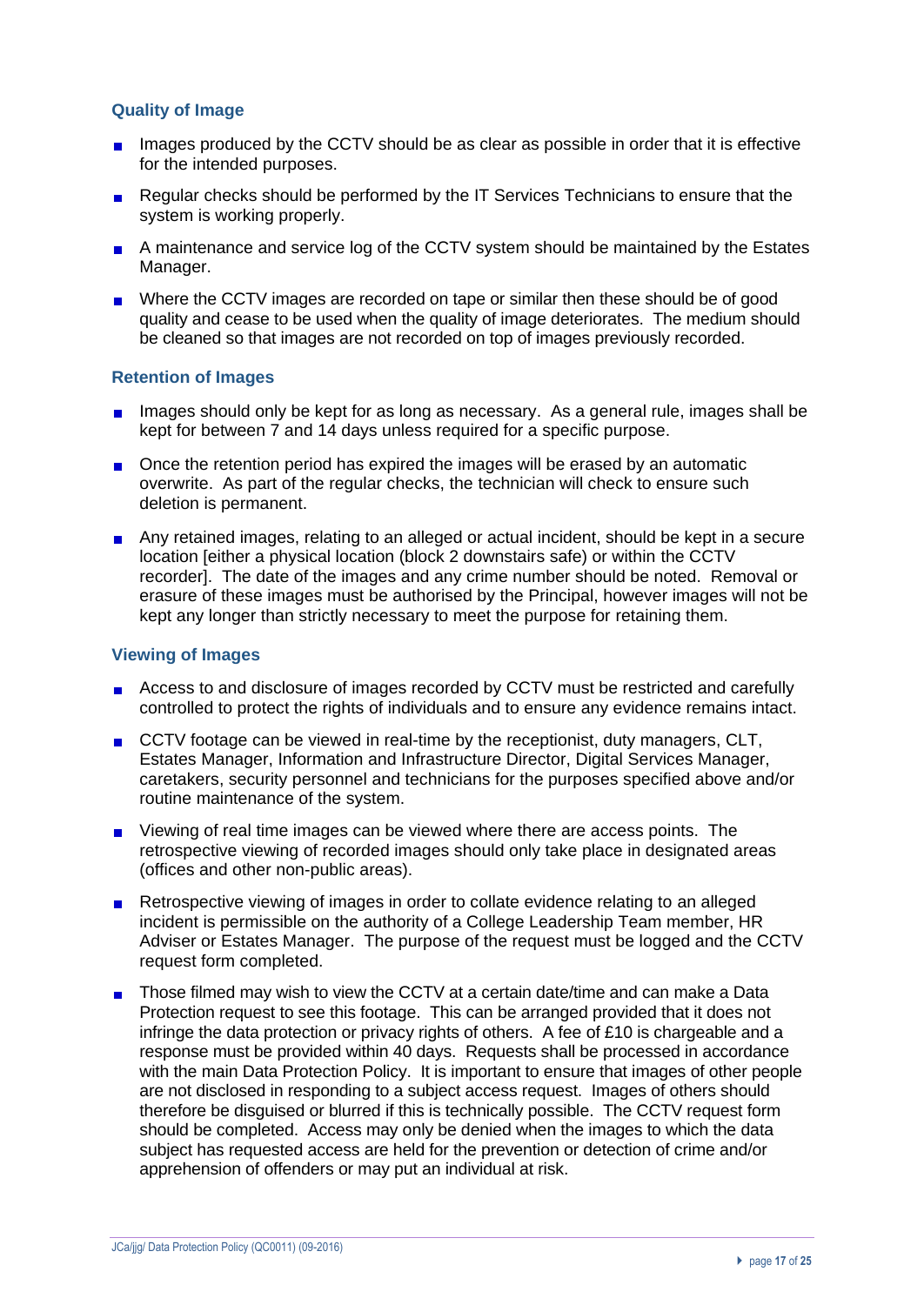- The College may disclose CCTV images to the following:
	- security organisations
	- business associates and professional advisers
	- **•** persons making a data protection enquiry (subject to relevant restrictions)
	- police

for the purposes defined above. Again a CCTV request form should be completed and authorised appropriately. A copy of every completed CCTV form must be filed with the Data Co-ordinator. Removal of images from the premises of Halesowen College must be documented as follows:

- date and time of removal
- name of person removing the images
- name of person viewing the images
- reason for removal and viewing
- date and time of return

#### **Standards**

- **All staff should be aware of the restrictions**
- Access to images should be recorded
- Disclosure of recorded images should be limited and in prescribed circumstances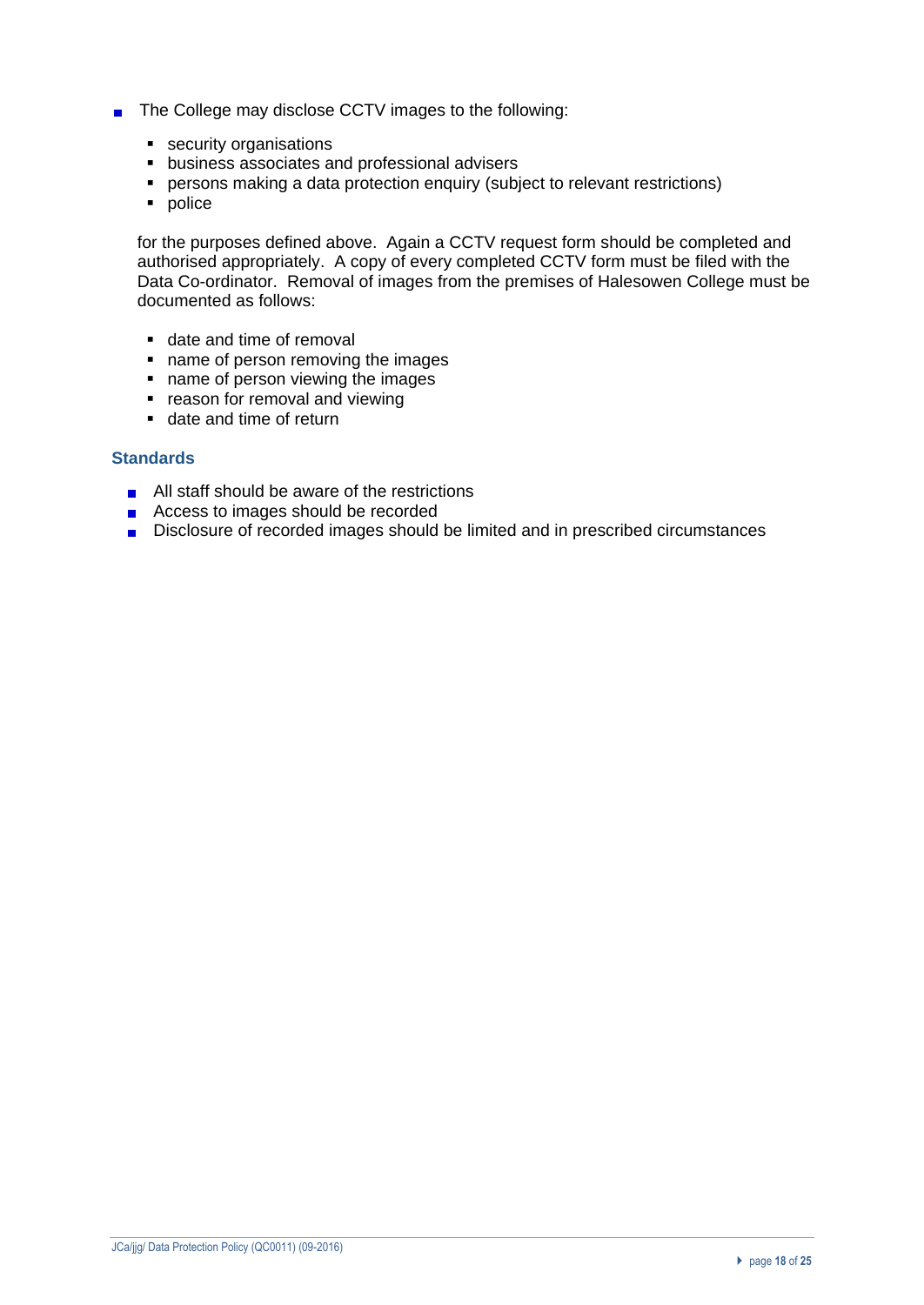

# **CCTV Request Form**

| Name of person requesting footage          |               |              |      |      |
|--------------------------------------------|---------------|--------------|------|------|
| Staff member of Halesowen College          | $\square$ Yes | $\square$ No |      |      |
| Data subject (£10 charge)                  | $\square$ Yes | $\square$ No |      |      |
| Third party (including police)             | $\square$ Yes | $\square$ No |      |      |
| Please specify name and contact<br>details |               |              |      |      |
| Reason for request                         |               |              |      |      |
| Date of image                              |               |              |      |      |
| Data subject(s) in image                   |               |              |      |      |
| Crime no. (if applicable)                  |               |              |      |      |
| Access authorised by                       |               |              |      |      |
| If access denied please state reason       |               |              |      |      |
| Images shown by                            |               |              | Date | Time |
| Further action (if any)                    |               |              |      |      |
| Image on disk supplied                     | $\square$ Yes | $\square$ No |      |      |
| Disk received by                           |               |              |      |      |
| Signed                                     |               |              |      |      |
| Date                                       |               |              |      |      |
| Date returned                              |               |              |      |      |
| Received in College by                     |               |              |      |      |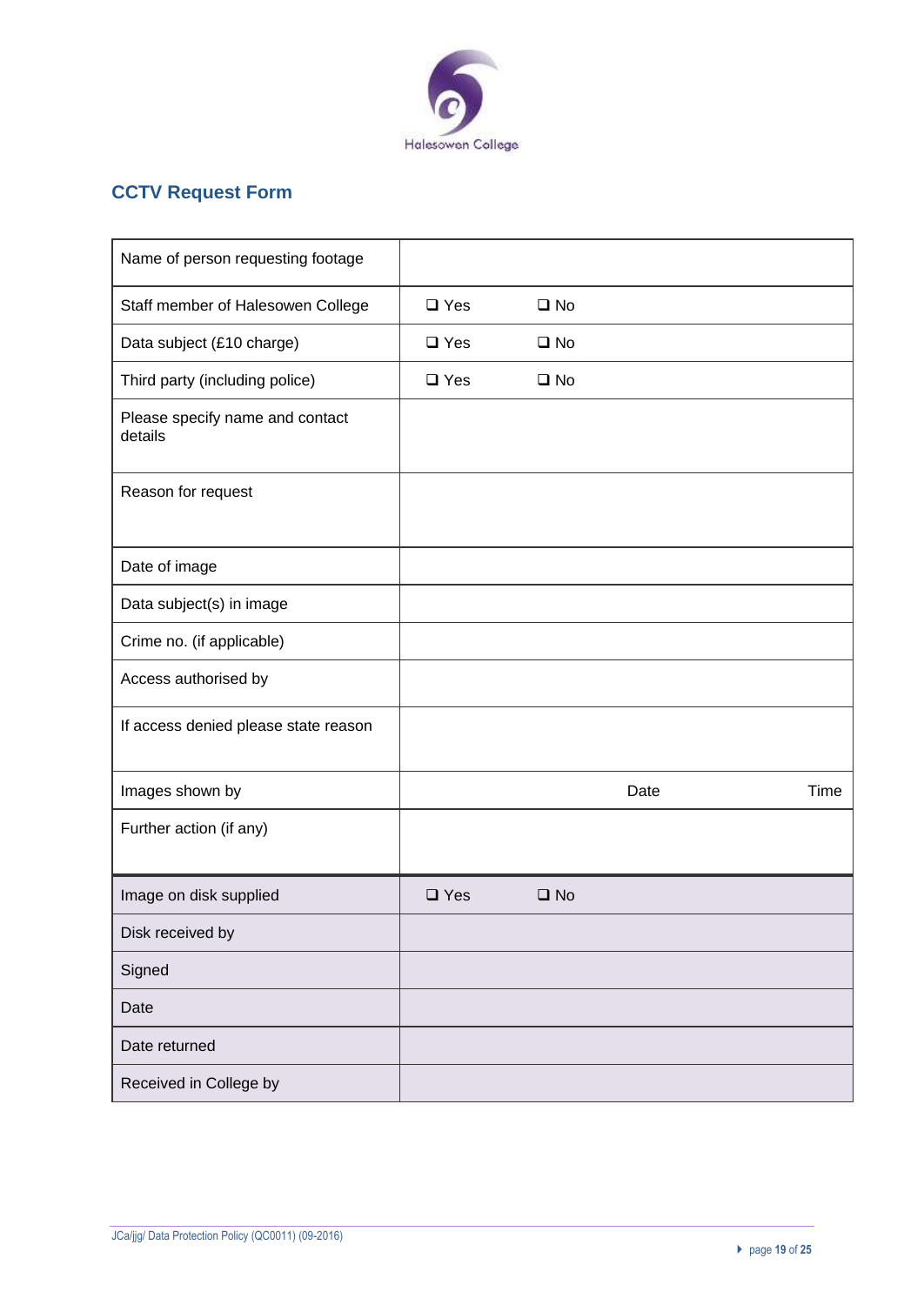## **Data Security Summary Guidelines**

In accordance with the seventh data principle it is important to ensure security of data and protect information against loss, damage or destruction. This document is a summary of best practice guidelines for data security.

## **Usernames and Passwords**

Your username and password are the first line of defence for most of the systems you have access to:

- You must use non obvious strong passwords; random mix of a minimum of six alpha (mixed case) and at least one numeric plus a special character is required;
- Change your password regularly (mandatory once every half term) and for system administrators this will be required every 30 days);
- Do not write your password down;
- Do not share your password with others.

#### **Storing and Using Data**

When data is in electronic format it must be protected from unauthorised access, accidental deletion and hacking.

- Do not store data on portable drives or removable media. If there is no alternative then encryption must be used and all removable media should be kept locked away securely when not being used.
- Use the most appropriate drive/system to store your data. Remember some drives are accessible to everyone including students. Seek advice if you are unsure.
- When working with personal data, lock screens when away from your desk.  $\blacksquare$
- Store data on designated network drives, not PC local disks, laptops or tablets.  $\blacksquare$
- Data must only be uploaded to approved cloud computing services.  $\blacksquare$
- Access data directly from the College network wherever possible (remote facilities are available) – do not make unnecessary copies of files.
- Be cautious about emailing data, as the message can easily be forwarded to others. Sensitive data should be encrypted before being transferred electronically.
- Do not publish any personal, confidential, sensitive or inappropriate data on a social media site.

#### **When data is stored on paper**

- When not required, the paper or files should be kept in a locked drawer or filing cabinet.
- **Paper prints should not be made unless necessary and not left where unauthorised** people could see them, eg a printer.
- **Printouts should be disposed of securely when no longer required.**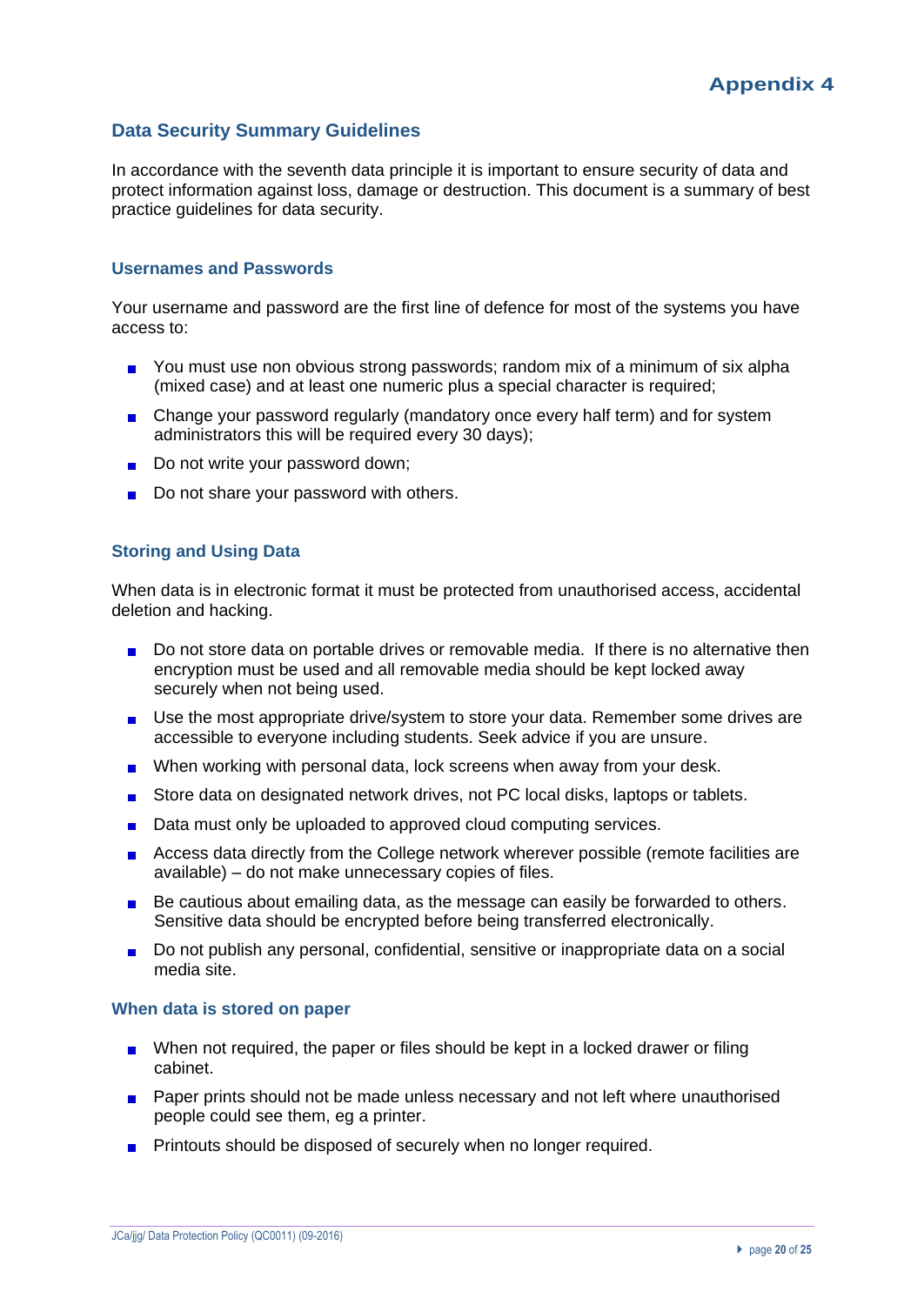## **Data Accuracy**

The law requires Halesowen College to take reasonable steps to ensure data is kept accurate and up to date.

The more important it is that personal data is accurate, the greater the effort Halesowen College should put into ensuring its accuracy.

It is the responsibility of all employees who work with data to take reasonable steps to ensure it is kept as accurate and up to date as possible.

- **Data will be held in as few places as necessary. Staff should not create any** unnecessary additional data sets.
- Staff should take every opportunity to ensure data is updated. For instance, by confirming a student's details when there is an opportunity to do so.
- The College will make it easy for data subjects to update the information held about  $\mathbf{r}$ them.
- Data should be updated as inaccuracies are discovered. For instance, if a student can no longer be reached on their stored telephone number, it should be removed from the database.
- It is the Student Experience Director's responsibility to ensure marketing databases are checked against industry suppression files at least every six months.

## **General Points**

- Use data only for the purpose for which it is provided.  $\blacksquare$
- The only people able to access data covered by this policy are those who need it for  $\blacksquare$ their work.
- If you feel you have an inappropriate level of access to any system you should notify your line manager.
- **Data should not be shared informally nor disclosed to unauthorised people either within** the College or externally.
- Notify your line manager immediately if there is a suspected breach of security, no matter how insignificant it may seem.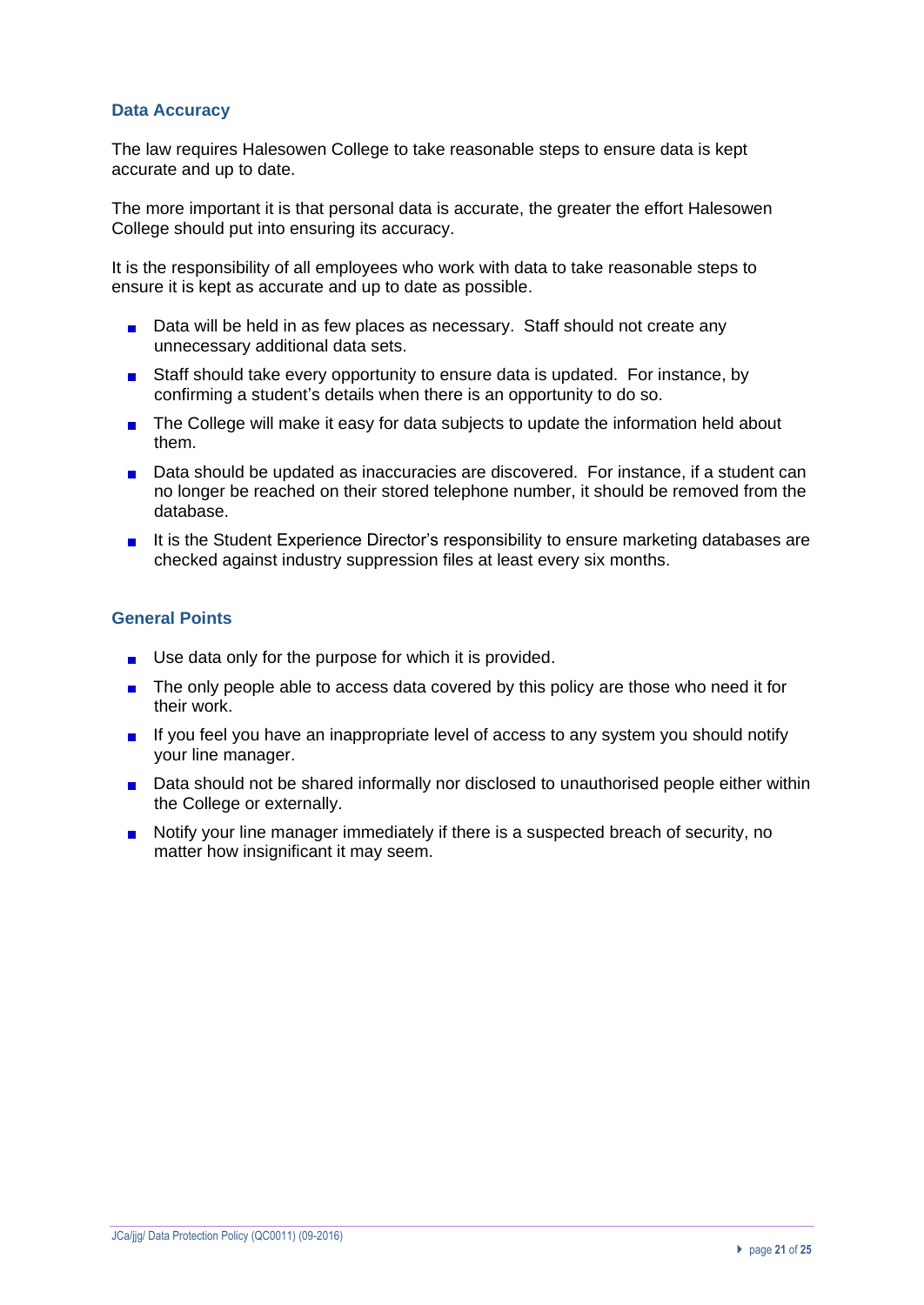## **Releasing Information to Prevent or Detect Crime**

There is an exemption in the Act that allows the College to give out personal data because it is needed to prevent or detect a crime, or catch and prosecute a suspect (Section 29 – Crime and Taxation). There are, however, limits on this exemption and what can be released.

The police are most likely to ask the College to release personal data under this exemption. However, requests may be received from other organisations that can rely upon this exemption because they have a crime prevention or law enforcement function, for example, the Department for Work and Pensions – Benefits Fraud Section or release of information relating to the College's Prevent duty as specified by the Counter Terrorism and Security Act 2015.

As stated above, the exemption does not cover the disclosure of all personal data, in all circumstances. It only allows the release of personal data for the stated purposes and only if not releasing it would be likely to prejudice/significantly harm any attempt by police to prevent crime or catch a suspect.

For every request for personal data received (and about each separate individual), the following questions must be asked:

- Is the person making the request who they say they are? For this reason particular care  $\blacksquare$ should be taken over the telephone and in such situations a data protection facsimile or email must be requested and received before the request can be actioned.
- Is the person asking for this information doing so to prevent or detect a crime or catch or  $\blacksquare$ prosecute an offender?
- If the personal data is not released will this significantly harm any attempt by the police to  $\blacksquare$ prevent crime or catch a suspect?

There are times when it may be necessary to release personal data relating to more than one person who the police do not name, but who fit a particular description.

In such instances it is important to be satisfied that the police have narrowed the description of the suspect as much as they reasonably can.

If it is deemed unreasonable to provide information then ultimately the police can come back with a court order requiring the release of the personal data. If the court decides the information should be released the College would not be in breach of the Act by obeying the order.

The Director of Finance and Corporate Services is responsible for the release of information to a third party. A request may be authorised by the Director of Finance and Corporate Services or the Safeguarding and Inclusion Manager. However, the Principal must authorise the release of personal data under the exemption which relates to a member of staff.

All requests must be made in writing (facsimile/email) and signed by someone of sufficient authority.

A record must be made of each decision taken and the reasons why a particular decision was made. These records will be maintained by the Director of Finance and Corporate Services.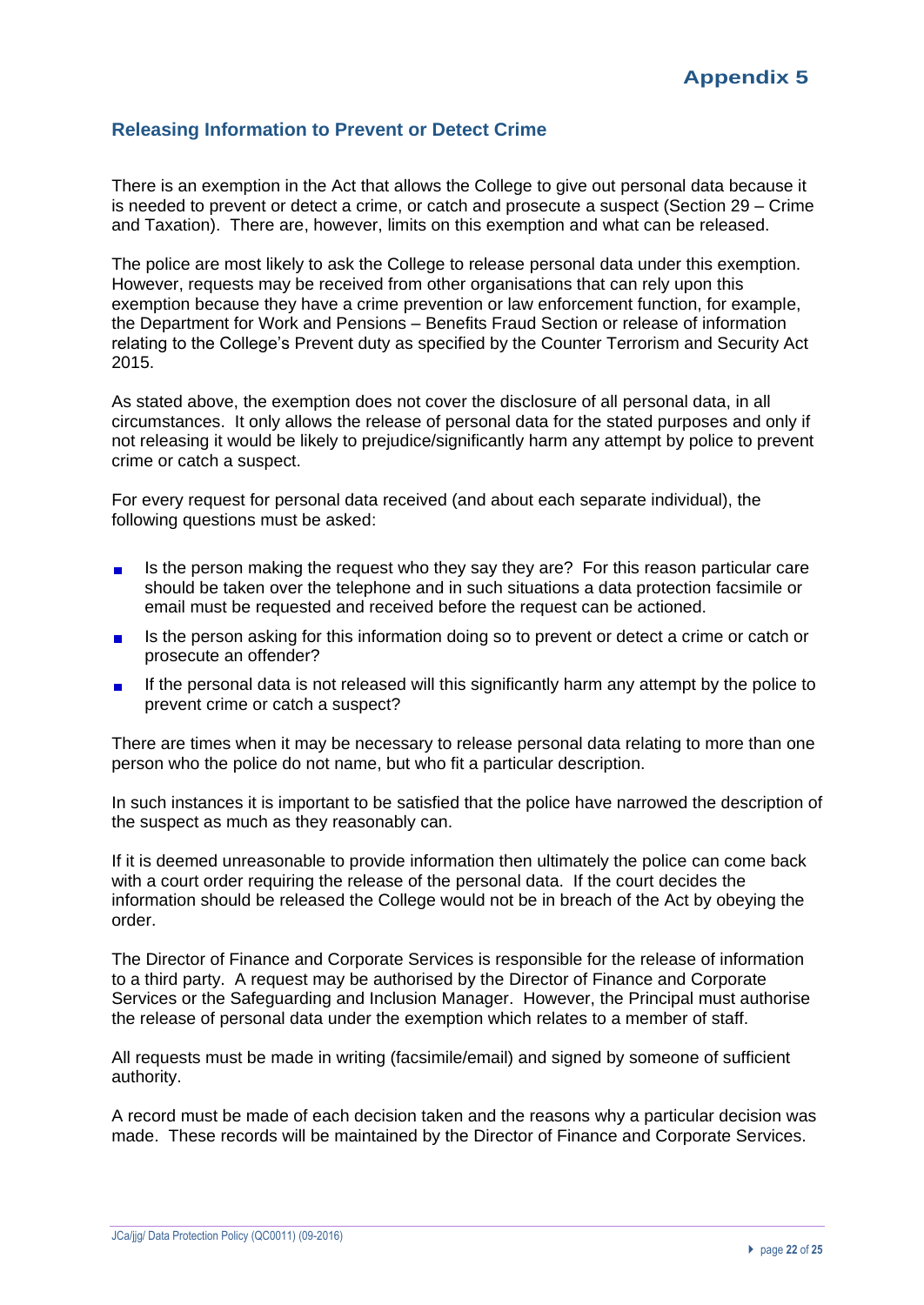## **Use of Photographs**

The Data Protection Act 1998 regulates the use of all personal data including photographs from, which people can be identified, and recordings.

The College uses images in its marketing material and must gain permission from individuals being photographed and/or videoed. This permission must be in place before any photographs are taken.

The College will provide clear information about what the pictures will be used for and once a photograph/video has been taken it must only be used for the purpose(s) indicated.

The College learning agreement states that the College may use images/photographs in marketing materials. Students have the option to object by contacting the Data Co-ordinator in writing. Moreover, staff, students and external visitors etc should sign a consent form.

Images may be used on the College website. The Act provides specific rules for the transfer of information outside the European Union. The Halesowen College website can be viewed worldwide hence 'active' permission is needed to use images. This permission must be clear and recorded; verbal consent is not adequate.

It is good practice not to use the names of children (under 16) if their photographs appear on websites even when consent is in place.

Parental consent for the use of photographs etc is only required for young people under age 16.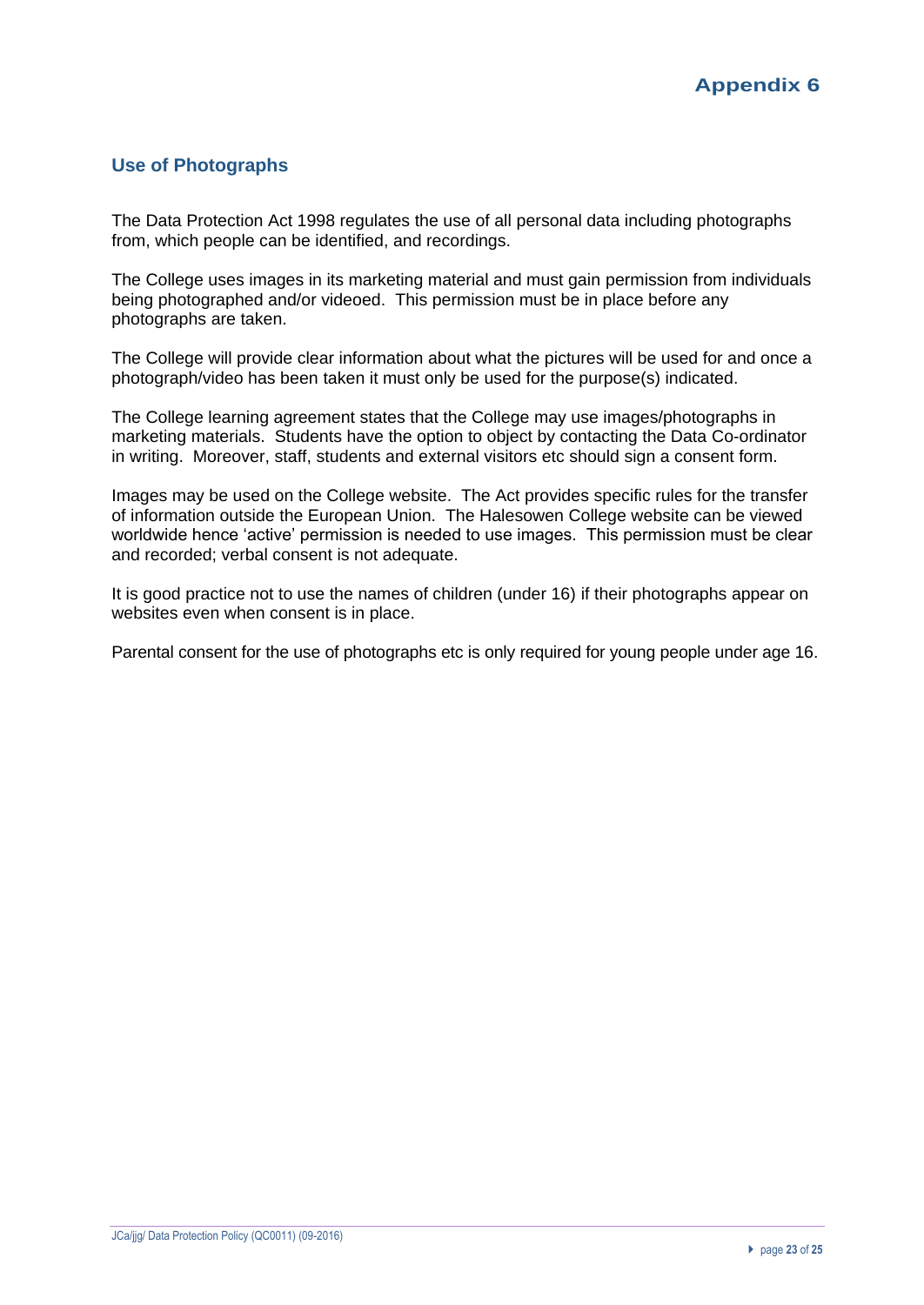

## **Student Photography Approval Form**

| Full name (capitals)                    |  |  |
|-----------------------------------------|--|--|
| Age                                     |  |  |
| Course                                  |  |  |
| Former secondary school                 |  |  |
| Date                                    |  |  |
| Photocall details<br>(event, publicity) |  |  |

I consent to allow Halesowen College and approved organisations to use the photograph(s) of the above named person in publicity material to promote the work of Halesowen College. It will not be used for any other purpose. The photographs may be used for publicity including websites, display and print.

I may write at any time to the address below to withdraw consent, providing such information as is necessary to identify the photos, in order that they may be withdrawn from the library and not used in any further publicity material.

Signature

Gill James Halesowen College Whittingham Road **Halesowen** West Midlands B63 3NA